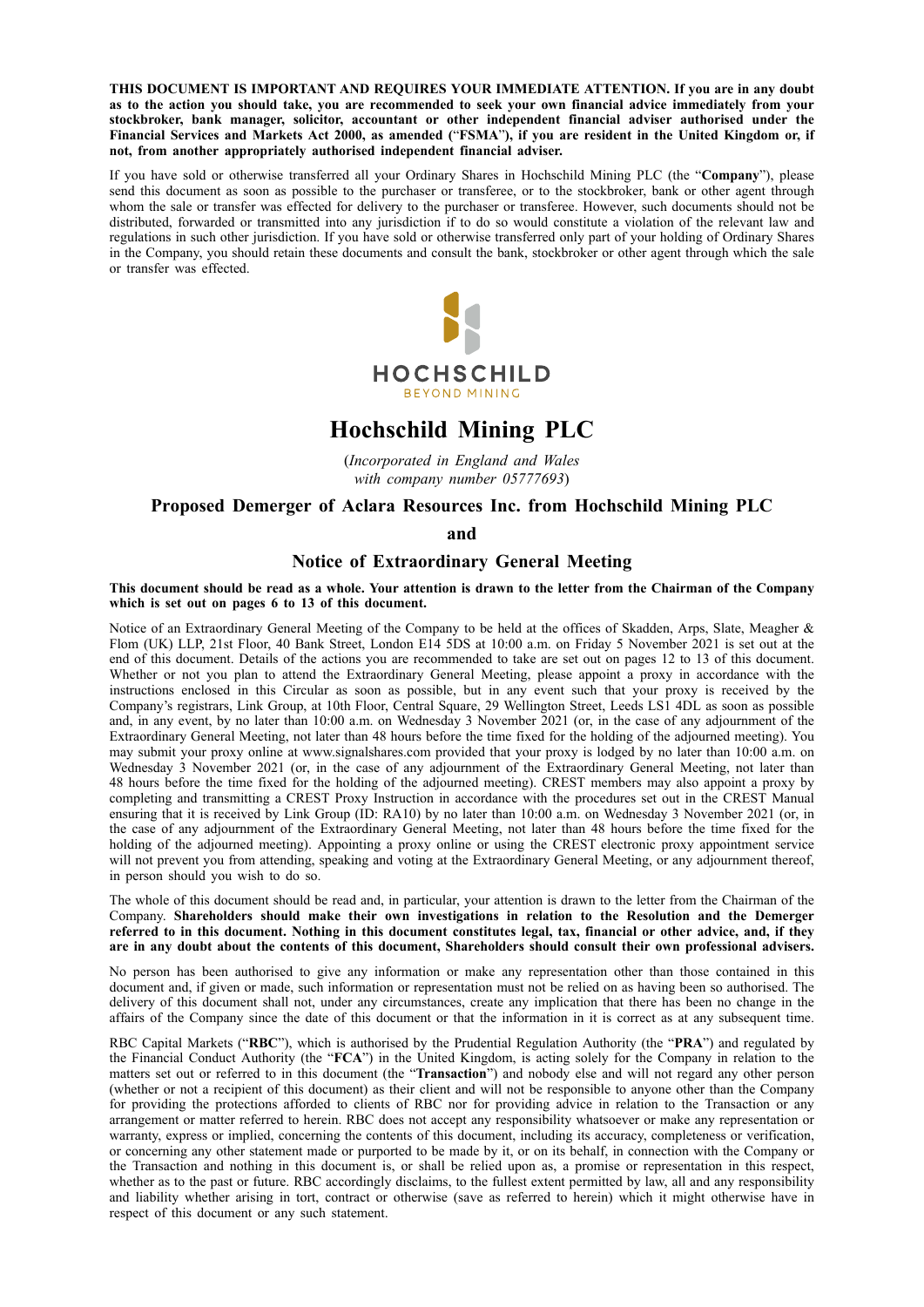## **IMPORTANT NOTICE**

#### **Cautionary note regarding forward-looking statements**

Certain statements contained in this document that are not historical fact are "forward-looking" statements. These forward-looking statements are subject to a number of risks and uncertainties, many of which are beyond the Company's control and all of which are based on the Company's current beliefs and expectations about future events. Forward-looking statements are typically identified by the use of forward-looking terminology such as "believes", "expects", "may", "will", "could", "should", "intends", "estimates", "plans", "assumes" or "anticipates" or the negative thereof or other variations thereon or comparable terminology, or by discussions of strategy that involve risks and uncertainties. In addition, from time to time, the Company or its representatives have made or may make forward-looking statements orally or in writing. Furthermore, such forward-looking statements may be included in, but are not limited to, press releases or oral statements made by or with the approval of an authorised executive officer of the Company.

These forward-looking statements, and other statements contained in this document regarding matters that are not historical facts, involve predictions. No assurance can be given that such future results will be achieved; actual events or results may differ materially as a result of risks and uncertainties facing the Company and its subsidiaries. Such risks and uncertainties could cause actual results to vary materially from the future results indicated, expressed or implied in such forward-looking statements. The forward-looking statements contained in this document speak only as of the date of this document. The Company does not undertake any obligation publicly to update or revise any forward-looking statement as a result of new information, future events or other information, although such forward-looking statements will be publicly updated if required by law or regulation.

#### **Notice to overseas persons**

The distribution of this document in certain jurisdictions may be restricted by law and, therefore, persons into whose possession this document comes should inform themselves and observe any such restrictions in relation to the Ordinary Shares, the Aclara Shares and this document, including those in the paragraphs that follow. Any failure to comply with these restrictions may constitute a violation of the securities laws of any such jurisdiction. No action has been taken or will be taken in any jurisdiction that would permit possession or distribution of this document in any country or jurisdiction where action for that purpose is required. Accordingly, this document may not be distributed or published in any jurisdiction where to do so would breach any securities laws or regulations of any such jurisdiction or give rise to an obligation to obtain any consent, approval or permission, or to make any application, filing or registration. Failure to comply with these restrictions may constitute a violation of the securities laws or regulations of such jurisdictions. This document does not constitute an offer to sell, subscribe or purchaser or the solicitation of an offer to sell, subscribe for or purchase any Ordinary Shares, any Aclara Shares or any other securities in any jurisdiction. The Aclara Shares have not been and will not be registered under the applicable securities law of Japan, Australia or the Republic of South Africa and, subject certain limited exceptions, may not be offered for sale or sold, directly or indirectly, in or into Japan, Australia or the Republic of South Africa. Prior to completion of the Demerger, Aclara intends to file a long form prospectus with the securities regulatory authorities in each of the provinces and territories of Canada (excluding Quebec) in order to qualify the distribution of the Aclara Shares issuable pursuant to the Demerger such that, following completion of the Demerger, all of the Aclara Shares issuable pursuant to the Demerger shall be freely tradeable in Canada and over the facilities of the Toronto Stock Exchange under applicable Canadian securities laws. The Aclara Shares have not been and will not be registered under the US Securities Act of 1933, as amended (the "**Securities Act**"), or under the securities laws of any state or other jurisdiction of the United States and may not be offered or sold within the United States, except pursuant to an exemption from, or in a transaction not subject to, the registration requirements of the Securities Act. None of the US Securities and Exchange Commission, any other US federal or state securities commission or any US regulatory authority has approved or disapproved of the Aclara Shares nor have such authorities passed upon or endorsed the merits of the Aclara Shares or the accuracy or adequacy of this document. Any representation to the contrary is a criminal offence in the United States.

## **Notice to persons in Switzerland**

This document is not an offer or solicitation to purchase or invest in any securities of the Company or Aclara. It is not a prospectus within the meaning of the Swiss Financial Services Act ("FinSA"), or within the meaning of any securities laws or regulations of Switzerland. Neither this document nor any other offering or marketing material relating to the Ordinary Shares or the Aclara Shares has been or will be filed with or approved by any Swiss regulatory authority.

#### **Presentation of financial information**

Certain data in this document, including financial, statistical and operational information, has been rounded. As a result of the rounding, the totals of data presented in this document may vary slightly from the actual arithmetical totals of such data. Percentages in tables have been rounded and, accordingly, may not add up to 100%. In this document, references to "**pounds sterling**", "**£**", "**pence**" and "**p**" are to the lawful currency of the United Kingdom. References to "**\$**", "**US\$**" or "**USD**" are to the lawful currency of the United States.

#### **Interpretation**

Certain terms used in this document are defined and certain technical and other terms used in this document are explained in Part III of this document titled "**Definitions**".

All times referred to in this document are, unless otherwise stated, references to London time.

All references to legislation in this document are to the legislation of England, unless the contrary is indicated. Any reference to any provision of any legislation or regulation shall include any amendment, modification, re-enactment or extension thereof.

Words importing the singular shall include the plural and vice-versa, and wordings importing the masculine gender shall include the feminine or neutral gender.

#### **General**

The contents of this document are not to be construed as legal, financial or tax advice. Recipients of this document should consult their own lawyer, financial adviser or tax adviser for legal, financial or tax advice, as appropriate.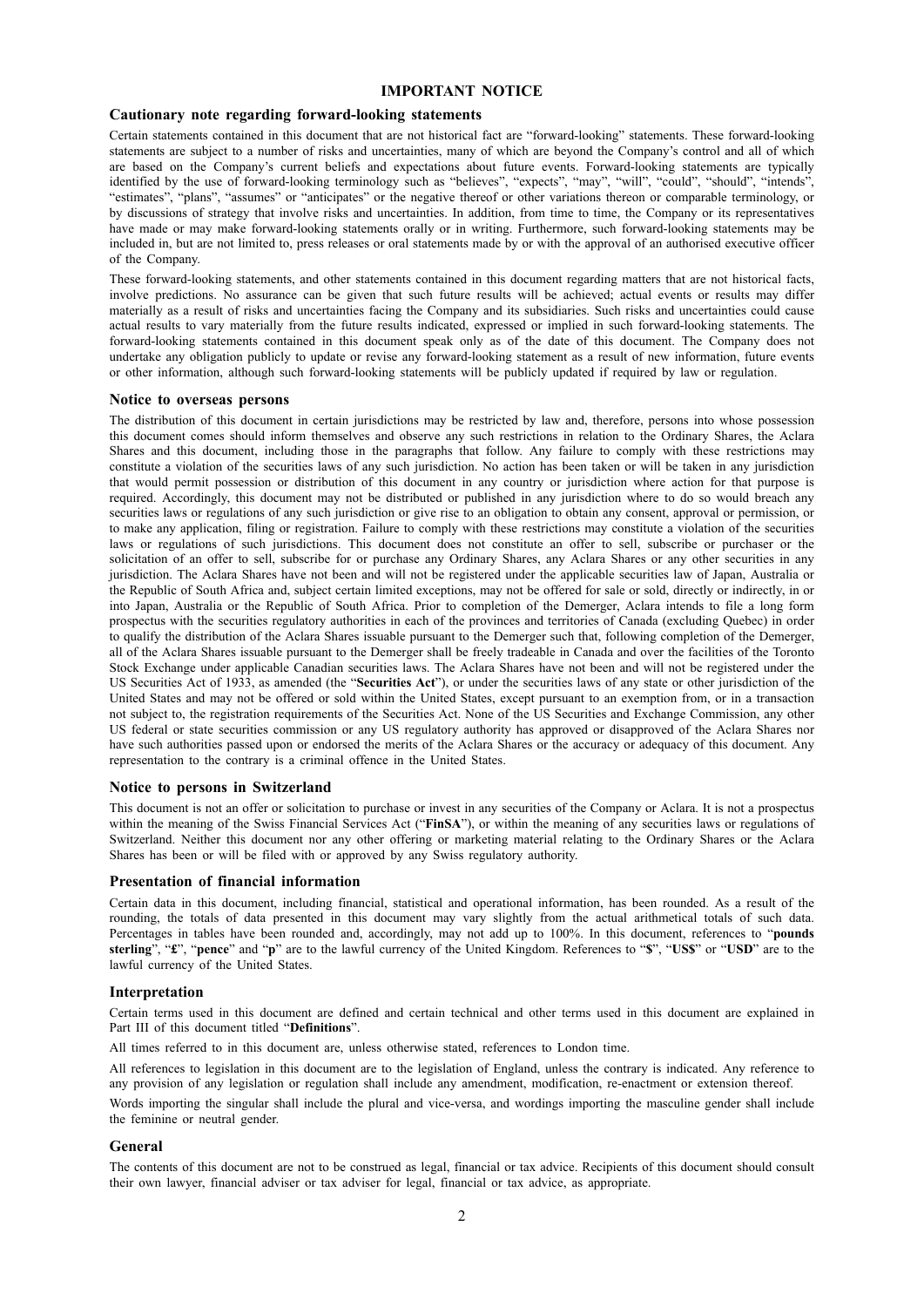## **Contents**

|                  |                                                              | Page           |
|------------------|--------------------------------------------------------------|----------------|
|                  | EXPECTED TIMETABLE OF PRINCIPAL EVENTS                       | $\overline{4}$ |
|                  |                                                              | 5              |
|                  | PART I-LETTER FROM THE CHAIRMAN OF HOCHSCHILD MINING PLC     | 6              |
| $\mathbf{1}$     |                                                              | 6              |
| $\overline{2}$ . |                                                              | 6              |
| 3.               |                                                              | $\overline{7}$ |
| $\overline{4}$ . |                                                              | 10             |
| 5.               | Relationship between the Company and Aclara post-Demerger    | 10             |
| 6.               | Board and senior management changes relating to the Demerger | 11             |
| 7.               |                                                              | 12             |
| 8.               |                                                              | 12             |
| 9.               |                                                              | 13             |
| 10.              |                                                              | 13             |
|                  | PART II-BUSINESS OF THE EXTRAORDINARY GENERAL MEETING        | 14             |
| $\mathbf{1}$ .   |                                                              | 14             |
| $\overline{2}$ . |                                                              | 15             |
| $\mathcal{E}$    | Ongoing relationship between the Company and Aclara          | 16             |
| $\overline{4}$ . |                                                              | 17             |
| 5.               |                                                              | 18             |
| 6.               |                                                              | 18             |
| 7 <sub>1</sub>   |                                                              | 19             |
| 8.               |                                                              | 21             |
| 9.               | Ownership of Ordinary Shares of the Company                  | 21             |
| 10.              |                                                              | 22             |
| 11               |                                                              | 23             |
| 12               |                                                              | 25             |
|                  | PART III-DEFINITIONS                                         | 26             |
|                  | PART IV-NOTICE OF EXTRAORDINARY GENERAL MEETING              | 28             |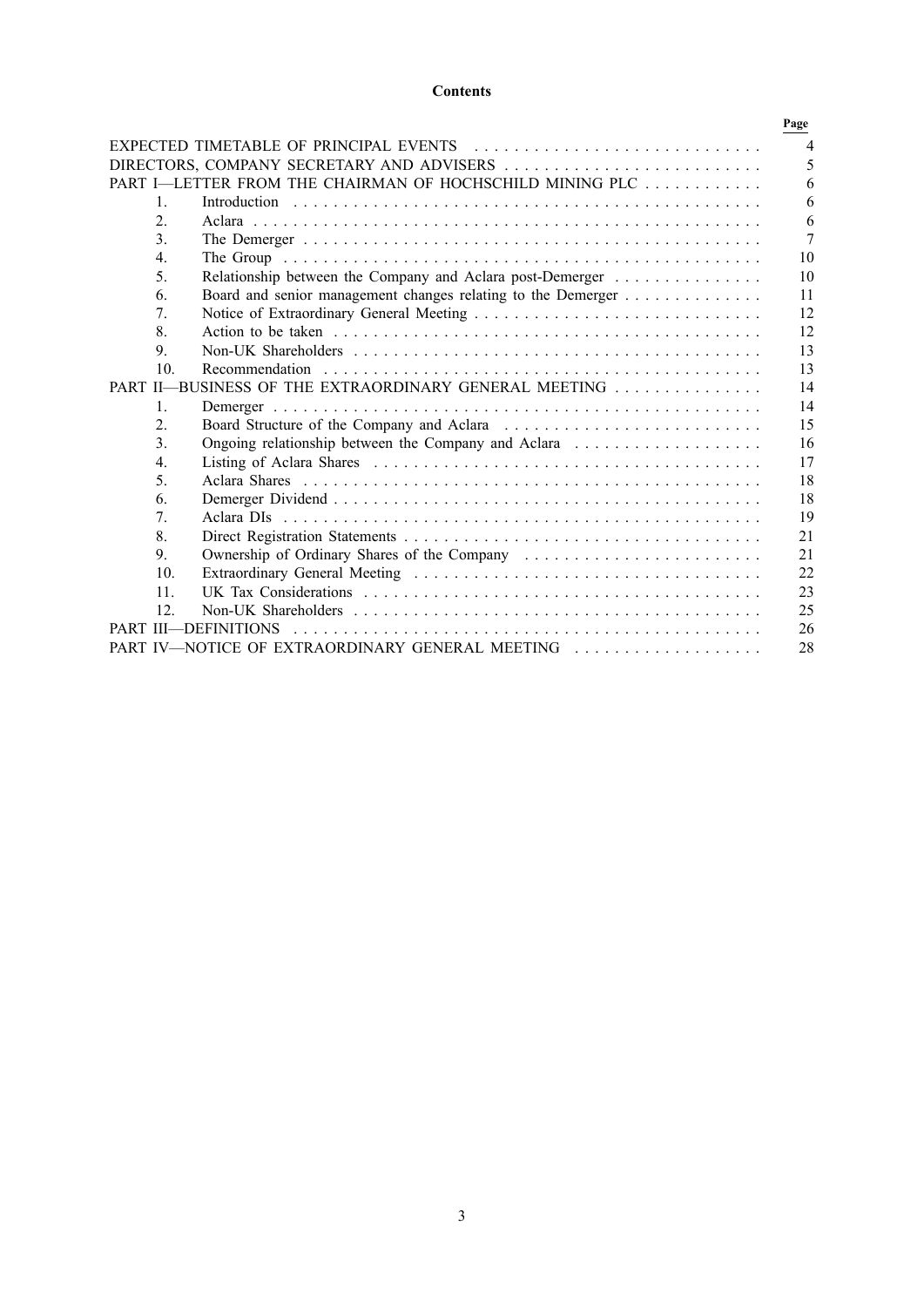## **EXPECTED TIMETABLE OF PRINCIPAL EVENTS12**

The table below sets out the timetable for the principal events related to the Demerger and Listing. Certain dates and times are dependent on the timetable for the Aclara IPO and for Listing and are indicative only. *The Company will give notice of the relevant times and dates (once known) through a Regulatory Information Service.<sup>3</sup>*

|                                                                                                                                                     | <b>Time and Date</b>                    |
|-----------------------------------------------------------------------------------------------------------------------------------------------------|-----------------------------------------|
| Publication and posting of this Circular and the<br>Notice of Extraordinary General Meeting                                                         | Tuesday 19 October 2021                 |
| Latest time and date for receipt of proxy<br>appointments and CREST Proxy Instructions from<br>Shareholders in respect of the Extraordinary General | 10:00 a.m. on Wednesday 3 November 2021 |
| Extraordinary General Meeting                                                                                                                       | 10:00 a.m. on Friday 5 November 2021    |
| Record Time for determining entitlement to the                                                                                                      | A date before $D4$                      |
| Demerger Dividend of Demerged Aclara Shares                                                                                                         | Shortly prior to Listing on $D^5$       |
| Listing of, and commencement of dealings in, Aclara                                                                                                 |                                         |
| Despatch of direct registration advices in respect of                                                                                               | Following Listing on $D^7$              |

<sup>&</sup>lt;sup>1</sup> All references in this document to times are to London time unless otherwise stated.

<sup>&</sup>lt;sup>2</sup> The timetable may be subject to change. If any of the times and/or dates in the timetable should change, the new times and/or dates will be announced to Shareholders through a Regulatory Information Service.

<sup>&</sup>lt;sup>3</sup> The Demerger and Demerger Dividend are subject to certain conditions (as described further in Part I and Part II of this document). Therefore the events below will only occur if such conditions are met.

<sup>4</sup> Expected to be 6:30 p.m. on the date that is two Business Days prior to 'D'.

<sup>5</sup> A time expected to be shortly prior to Listing on 'D'.

<sup>6</sup> A time to be confirmed on a date that is expected to be before the end of 2021.

<sup>&</sup>lt;sup>7</sup> A time expected to be one Business Day following Listing on 'D'. Only Shareholders who hold their shares in uncertificated form will receive direct registration advices.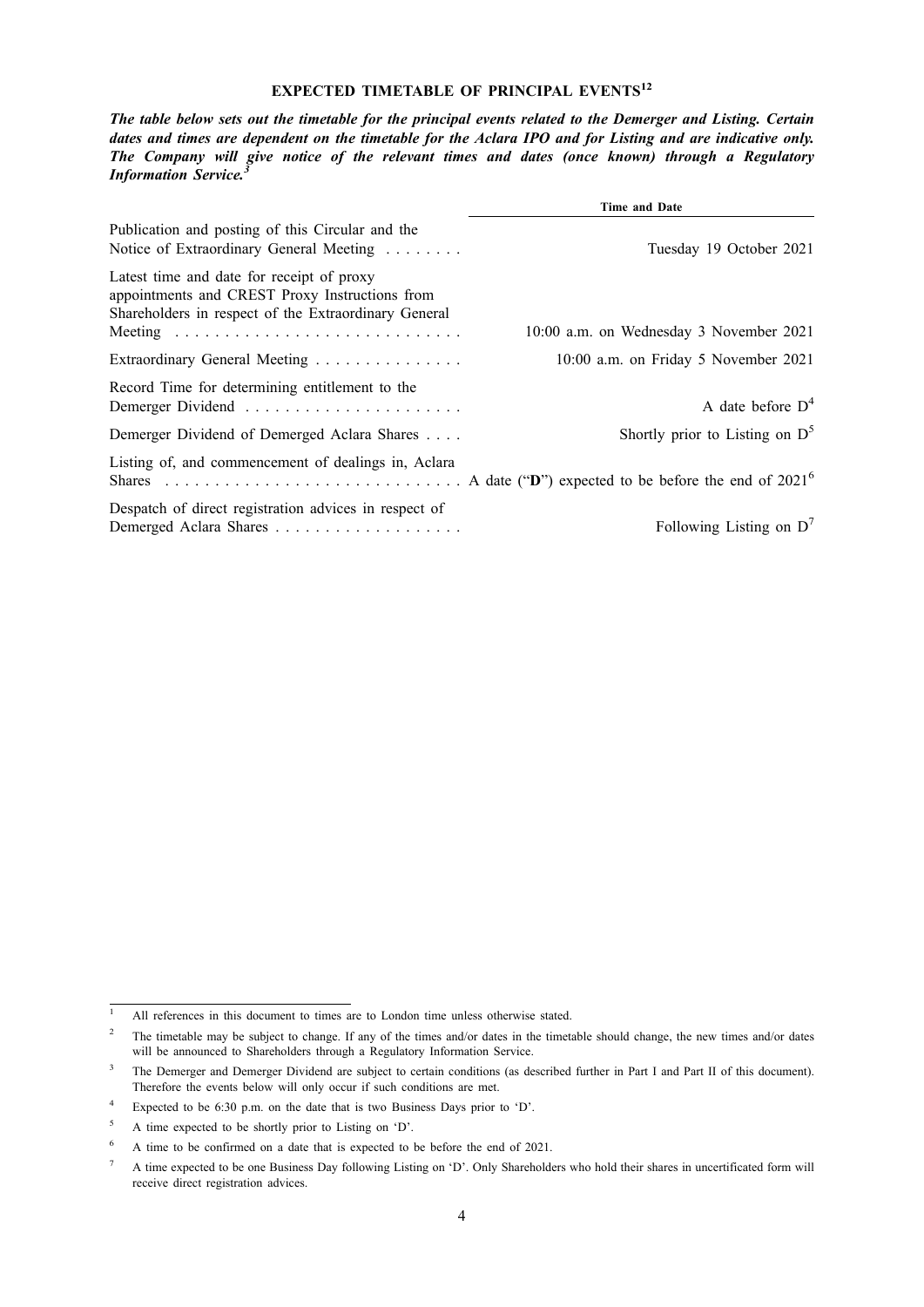## **DIRECTORS, COMPANY SECRETARY AND ADVISERS**

## **Directors:**

Eduardo Hochschild (Chairman) Ignacio Bustamante (Chief Executive Officer) Michael Rawlinson (Senior Independent Director) Dr Graham Birch (Independent Non-Executive Director) Jorge Born Jr. (Independent Non-Executive Director) Jill Gardiner (Independent Non-Executive Director) Eileen Kamerick (Independent Non-Executive Director) Sanjay Sarma (Independent Non-Executive Director) Dionisio Romero Paoletti (Non-Executive Director)

## **Company Secretary:**

Raj Bhasin

## **Financial Adviser:**

## **RBC Capital Markets**

Thames Court One Queenhithe London EC4V 3DQ United Kingdom

## **Solicitors:**

**Skadden, Arps, Slate, Meagher & Flom (UK) LLP** 40 Bank Street London E14 5DS United Kingdom

## **Registrars:**

**Link Group** 10th Floor Central Square 29 Wellington Street Leeds LS1 4DL United Kingdom

## **Aclara Transfer Agent:**

## **Computershare Investor Services Inc.**

800, 324 - 8 Avenue SW Calgary, Alberta T2P 2Z2 Canada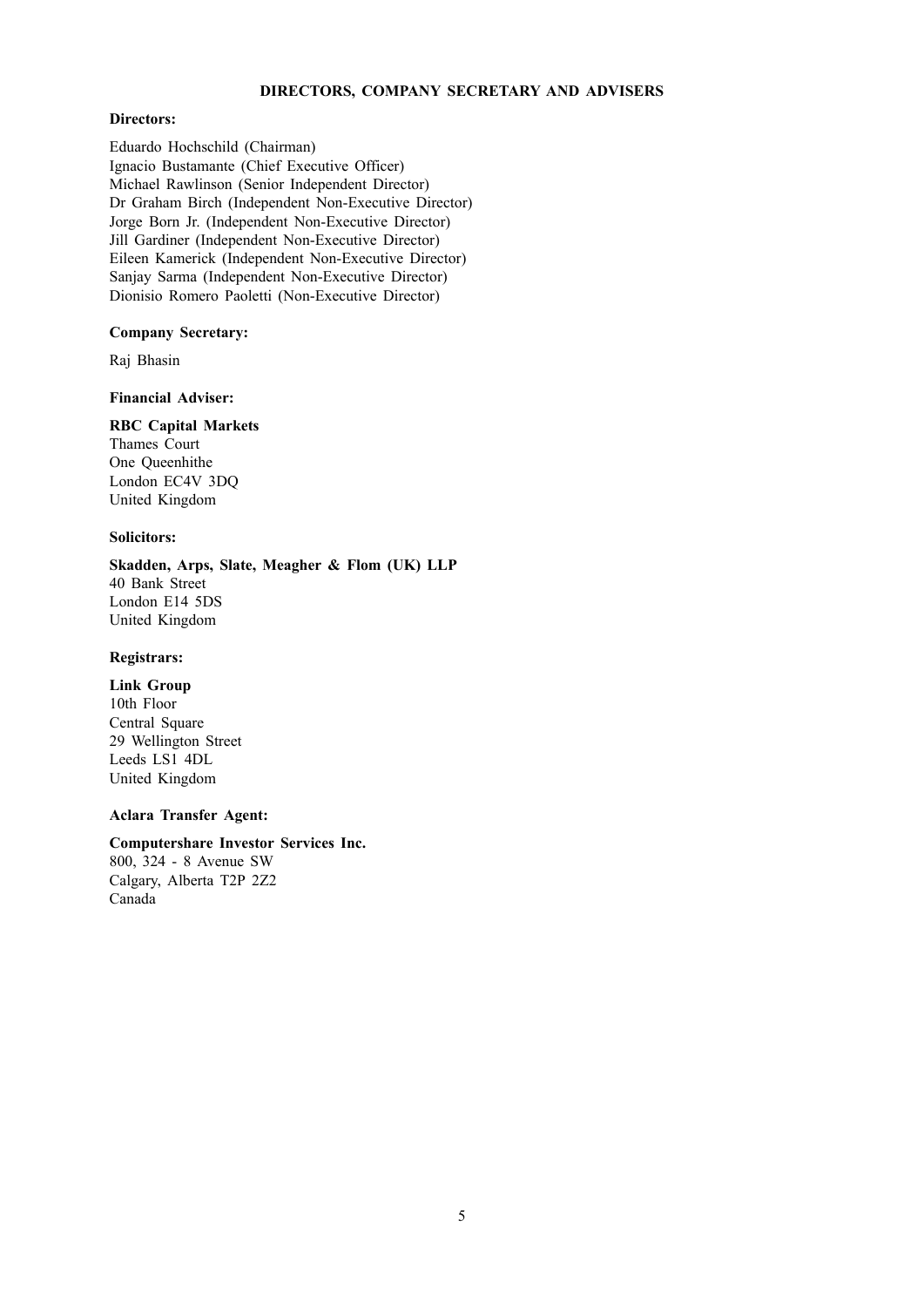## **PART I—LETTER FROM THE CHAIRMAN OF HOCHSCHILD MINING PLC**

(*Incorporated in England and Wales with company number 05777693*)

## **Directors:**

Eduardo Hochschild (Chairman) Ignacio Bustamante (Chief Executive Officer) Michael Rawlinson (Senior Independent Director) Dr Graham Birch (Independent Non-Executive Director) Jorge Born Jr. (Independent Non-Executive Director) Jill Gardiner (Independent Non-Executive Director) Eileen Kamerick (Independent Non-Executive Director) Sanjay Sarma (Independent Non-Executive Director) Dionisio Romero Paoletti (Non-Executive Director)

**Registered Office:** 17 Cavendish Square London W1G 0PH United Kingdom

19 October 2021

Dear Shareholder,

## **Demerger and Notice of Extraordinary General Meeting**

## **1. Introduction**

In October 2019, the Company (via a subsidiary) acquired 100% of the Aclara ionic clay rare earth deposit in Chile (formerly known as Biolantánidos) (the "**Aclara Project**"). At the time of the acquisition, the Company considered that the acquisition of the Aclara Project represented an opportunity for Hochschild to acquire a unique rare earth deposit whilst maintaining its focus on its core precious metal strategy.

The Board has today announced its intention to demerge shares representing 80% of the entire issued share capital of Aclara Resources Inc. ("**Aclara**"), its indirect wholly owned subsidiary and the holder of the Aclara Project, from the Group and to seek the listing of the Aclara Shares on the Toronto Stock Exchange. Immediately following the Demerger, HM Holdings (a wholly-owned subsidiary of the Company) will retain Aclara Shares representing 20% of the Aclara Shares.

In connection with the Demerger, Aclara intends to conduct a concurrent initial public offering ("**IPO**") on the Toronto Stock Exchange of the Aclara Shares to raise additional funds to advance the exploration and development of the Penco Module (as defined below), the exploration of potential new modules and for working capital and general corporate purposes (the "**Aclara IPO**").

Aclara has applied to have the Aclara Shares listed on the Toronto Stock Exchange. Listing is subject to the approval of the Toronto Stock Exchange in accordance with its original listing requirements. The Toronto Stock Exchange has not conditionally approved Aclara's listing application and there is no assurance that the Toronto Stock Exchange will approve the listing application.

Assuming the conditions to the Demerger referred to in paragraphs 3.2 are satisfied, the Demerger will be effected by the Company distributing the Demerged Aclara Shares to Shareholders by way of a distribution *in specie* (the "**Demerger Dividend**"). Although, as at the date of this document, the process relating to the Aclara IPO and Listing is at an early stage, the Company has decided to proceed with obtaining approval from Shareholders for the Demerger Dividend, which will be required in order for the Demerger and Listing to proceed.

I am writing to provide you with further information about the Demerger and certain related matters, to explain why the Board believes that the Demerger is in the best interests of Shareholders as a whole, and to invite you to participate in an Extraordinary General Meeting to be held at the offices of Skadden, Arps, Slate, Meagher & Flom (UK) LLP, 21st Floor, 40 Bank Street, London E14 5DS at 10:00 a.m. on Friday 5 November 2021 to pass a Shareholder resolution to approve the Demerger Dividend.

The Board unanimously recommends that you vote in favour of the Resolution to approve the Demerger Dividend at the Extraordinary General Meeting.

## **2. Aclara**

Aclara is a development-stage rare earth mineral resources company with 451,585 hectares of mining concessions located in the Maule, Ñuble, Biobío and Araucanía regions of Chile. Aclara is initiating the development of its resources through a project called the Penco Module (the "**Penco Module**"), which covers a surface area of approximately 600 hectares and which has ionic clays that are rich in rare earth elements ("**REEs**"). Aclara is currently focused on the development and on the future construction and operation of the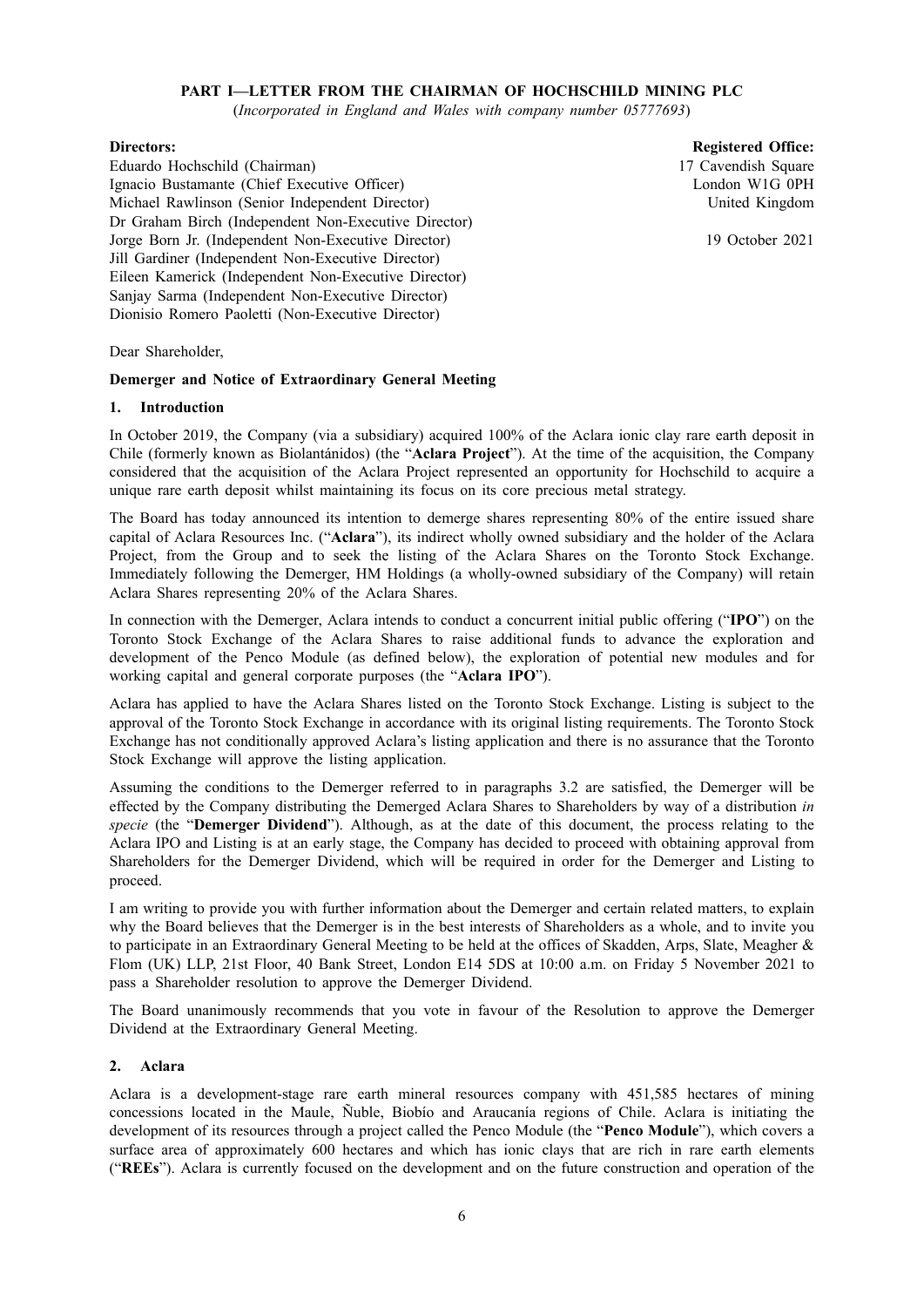Penco Module, which will aim to produce a rare earth concentrate through a processing plant that will be fed by clays from nearby deposits. In addition to the Penco Module, Aclara intends to conduct exploration activities in order to determine if there are deposits within its other mining concessions that can be developed economically and with an adequate environmental footprint.

Aclara was incorporated on 5 May 2021 to be the holding company of the Aclara Project and was formed for the purposes of the Aclara IPO.

Ionic clay deposits, such as the Penco Module, are rarely found outside of China. Ionic clay deposits are rich in heavy rare earth elements ("**HREEs**") and are a primary source of China's HREE production. HREEs within ionic clay deposits include dysprosium and terbium, which are very valuable REEs and are critical in the production of permanent magnets used in electric vehicles, wind turbines, military applications and various electronic devices.

Aclara believes that, compared to existing REE global exploration and development projects and operations, its ionic clay-hosted deposit will produce one of the highest value per kilogram rare earth oxides concentrate in the world.

Aclara's objective is to become a strategic non-China based supplier of the critical HREEs, dysprosium and terbium, as well as a supplier of the in-demand light rare earth metals, neodymium and praseodymium, all of which are required to manufacture the permanent magnets that Aclara believes are required to enable the widespread use of renewable energy technologies and the increased adoption of electric vehicles globally. Aclara's operations are expected to produce a basket of REEs with a value that is weighted towards the highest value HREEs, dysprosium and terbium, with approximately 54% of the basket value attributed to these two elements.

As at 30 June 2021, the gross asset value of Aclara was \$38.2 million (book value). Aclara is still in a developmental phase and has not generated any revenue to date. Accordingly, Aclara has not contributed any amount towards the Group's profits.

## **3. The Demerger**

## 3.1 *Background to, and reasons for, the Demerger*

The Group acquired 100% of the Aclara Project in 2019. Aclara is unique within the Group in that it focuses on rare earth mineral resources, whereas the primary focus of the Group's business is the exploration, mining, processing and sale of precious metals and, since its acquisition, Aclara has continued to be run as an independent business unit within the Group. Aclara's primary growth opportunities going forward are expected to be in expanding its rare earth business. The Demerger will result in two separately listed companies, each with its own distinct investment prospects.

The Directors believe that the Demerger will provide each of the Company and Aclara with a number of opportunities and benefits, including the following:

- *Strategic focus on precious metals:* although the Company has applied its expertise to identifying and developing a rare earth mineral deposit, the Directors believe that its strategic focus should remain on precious metals. In contrast, Aclara has a different strategic approach in order to succeed in the specialty rare earth industry and will be required to develop specific commercial capabilities and consider further integration down the permanent magnet value chain. Both are areas of expertise that the Company does not currently possess and, even if it were to develop such expertise, this would not necessarily enhance the Company's precious metals business in the future.
- *Management focus:* with the Company's management team focusing the majority of its time on precious metals deposits, an independent Aclara will benefit from a dedicated, standalone management team and board.
- *Access to capital:* the Company has a pipeline of precious metals opportunities with which Aclara currently competes for capital. At the same time, Aclara has an ambitious growth plan based on the development of several production modules and may eventually invest in building its own separation capabilities. Given the Company's likely future prioritisation of precious metal projects, a separatelylisted Aclara will be in a significantly improved position to raise capital from investors who are keen to support a high-growth rare earth opportunity and may have a different approach than precious metals investors.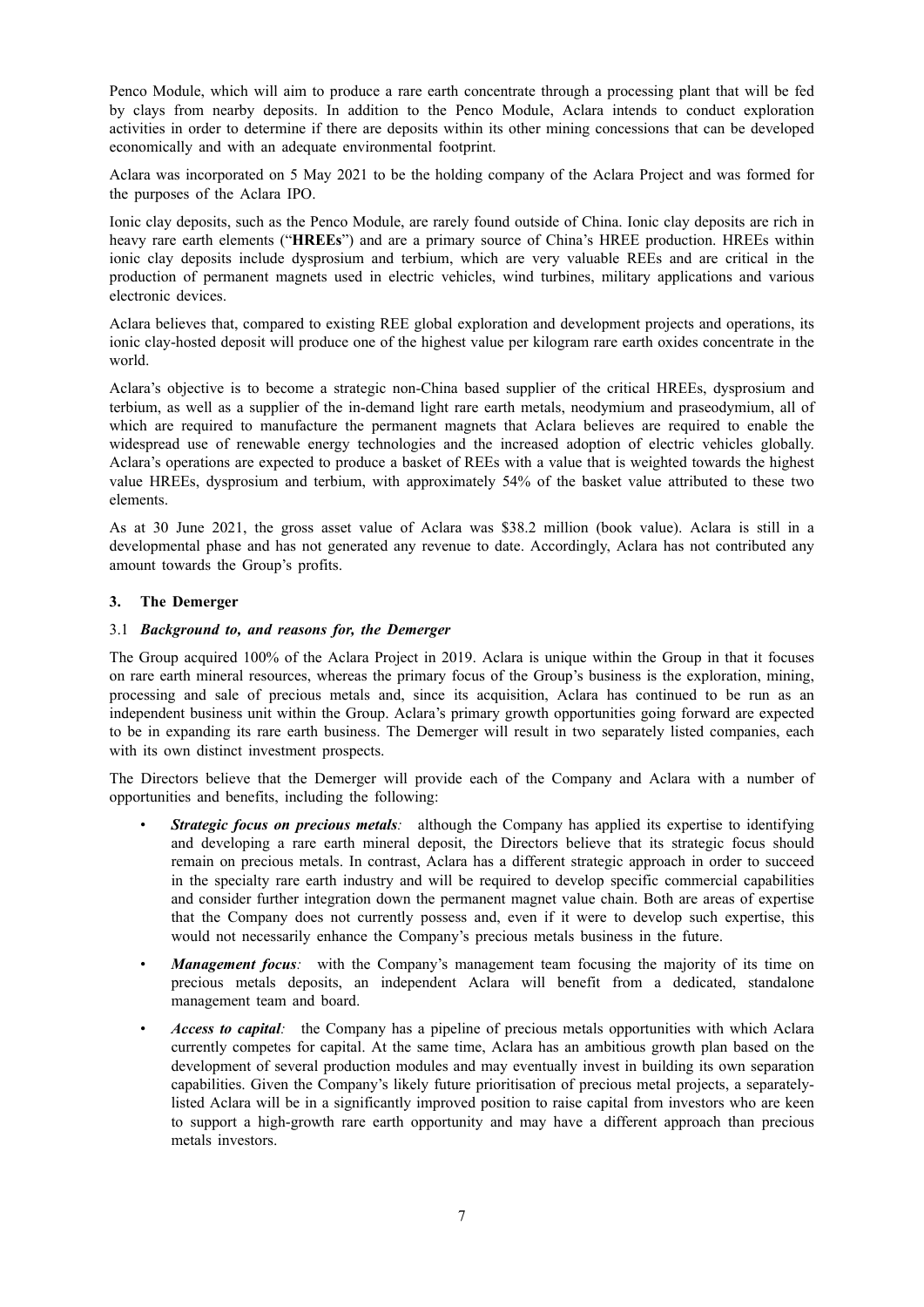*Independent valuation:* separating the Company's precious metals and rare earth portfolio will allow the market to value each business independently, potentially leading to a re-rating of either or both businesses.

It is, therefore, considered that the Demerger is in the best interests of Aclara, the Group and their related stakeholders.

The Directors believe that current and future Shareholders will benefit from the Company retaining a meaningful indirect stake in Aclara. Accordingly, immediately following the Demerger, HM Holdings (a wholly-owned subsidiary of the Company) will retain Aclara Shares representing 20% of the Aclara Shares. The Directors currently expect that, prior to the Aclara IPO, the Company would undertake not to sell or otherwise dispose of its indirect holding of such retained shares for at least one year following the completion of the Aclara IPO. The Directors believe that this conveys a strong message of the Company's support for Aclara and, through the Company's rights as a significant shareholder, will help ensure the establishment of a robust governance framework as Aclara transitions to being an independently listed company.

In addition, the Directors currently expect that, prior to the Aclara IPO, Pelham Investment Corporation (a company controlled by Eduardo Hochschild) ("**Pelham**") would undertake not to sell or otherwise dispose of its holding of Demerged Aclara Shares for at least one year following the completion of the Aclara IPO.

## 3.2 *Overview of the Demerger*

Assuming the conditions to the Demerger referred to below are satisfied, the Demerger will be effected by the Company distributing the Demerged Aclara Shares to Shareholders by way of the Demerger Dividend.

The Demerger is conditional upon: (a) the approval of the Directors; (b) the passing of the Resolution to be proposed as an ordinary resolution at the Extraordinary General Meeting; (c) the completion of the Aclara IPO on terms that are satisfactory to the Company and Aclara; (d) the Aclara Shares being conditionally approved for listing on the Toronto Stock Exchange ("**Listing**"); and (e) no other events or developments occurring or existing that, in the judgement of the Board, in its sole and absolute discretion, would make it inadvisable to effect the Demerger (each a "**Condition**", and together the "**Conditions**").

In connection with the Demerger, Aclara intends to conduct a concurrent IPO of Aclara Shares to raise additional funds to advance the exploration and development of the Penco Module, the exploration of potential new modules and for working capital and general corporate purposes. Aclara has applied to have the Aclara Shares listed on the Toronto Stock Exchange. Listing is subject to the approval of the Toronto Stock Exchange in accordance with its original listing requirements. If the Aclara IPO and Listing are successful, the entire issued share capital of Aclara will be listed on the Toronto Stock Exchange. After careful consideration by the Company, the Toronto Stock Exchange was selected as the most appropriate venue for listing Aclara due to the depth of the investor base for a business such as Aclara and the relative Canadian familiarity with assets in the Americas. The Company recognises that the mineral resources industry is a much larger proportion of the overall market in Canada and that Canadian investors have a history of taking a longer-term approach to mineral resources companies in the development phase where an asset may still be a few years from the commencement of production.

Notwithstanding that the Company is seeking the necessary Shareholder approval for the Demerger now, there can be no guarantee that the Demerger will be completed and that the Demerger Dividend will occur. As at the date of this document, the process relating to the Aclara IPO and Listing is at an early stage and so the Aclara IPO may or may not be completed, the Toronto Stock Exchange has not conditionally approved the listing application of Aclara and there is no assurance that it will do so. As the Demerger is conditional on (among other things) the Aclara IPO being completed on terms that are satisfactory to the Company and Aclara and Listing, and as the Board does not intend to declare the Demerger Dividend until it is clear that the Conditions will be satisfied, the Demerger and the Demerger Dividend, therefore, may or may not occur after Shareholder approval has been obtained. In particular, the Company is entitled to decide not to proceed with the Demerger at any time prior to completion of the Demerger if circumstances change such that the Board considers it would be inadvisable to effect the Demerger. In the event that the Demerger does not occur, Aclara will remain within the Group and continue to be operated as a subsidiary of the Company.

If the Demerger and the Demerger Dividend are not expected to occur, further announcements will be made to Shareholders through a Regulatory Information Service at the appropriate time.

Following Listing, the Aclara Shares will be permitted to trade on the Toronto Stock Exchange. No application is currently intended to be made for the Aclara Shares to be admitted to listing or dealing on any other exchange.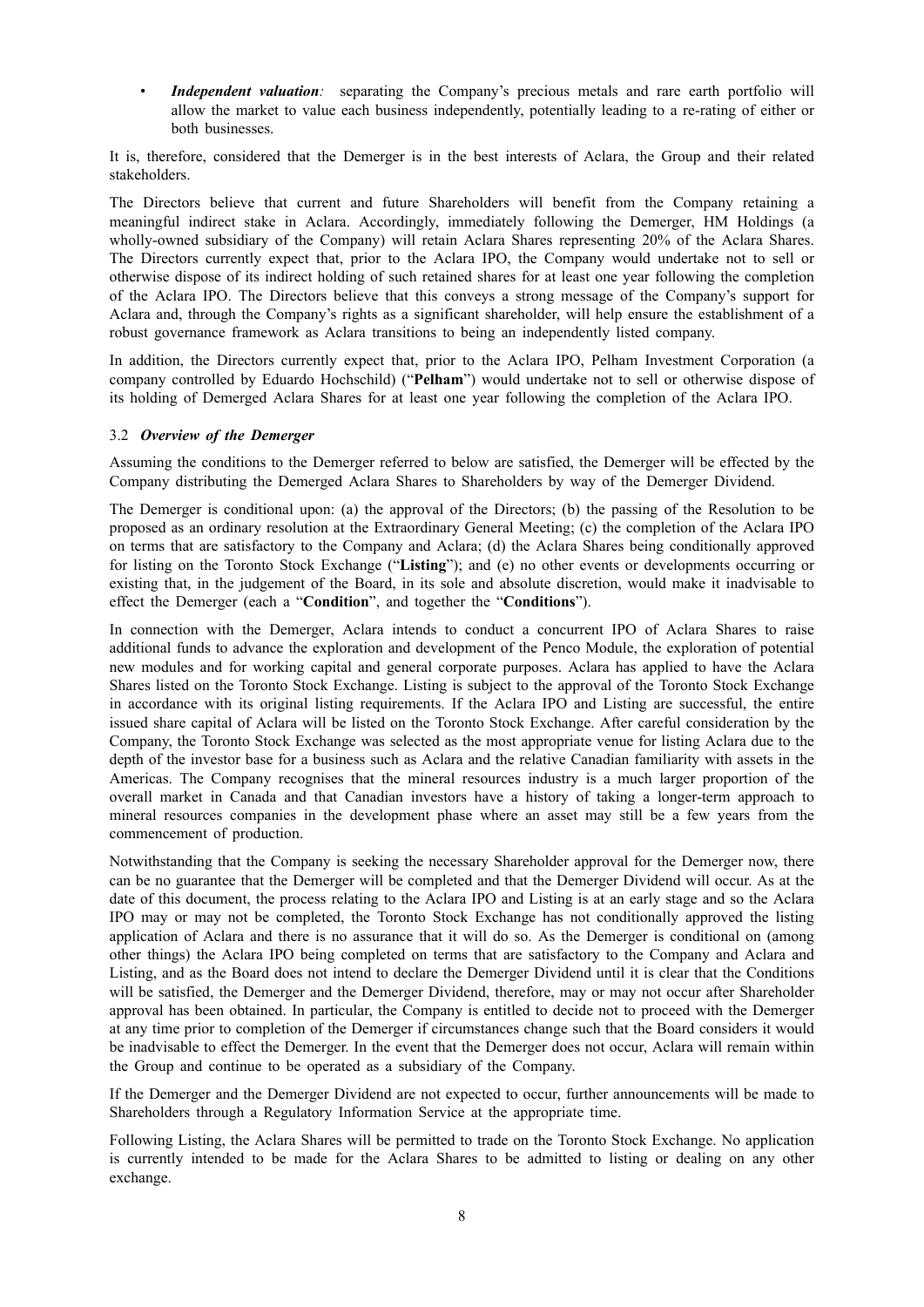All the Aclara Shares will rank *pari passu* in all respects, will have no conversion or exchange rights attaching to them, and will have equal rights to participate in dividends, return of capital and distribution of assets in the event of a liquidation, dissolution or winding-up of Aclara. Each holder of an Aclara Share will be entitled to one vote in respect of each Aclara Share held at meetings of holders of Aclara Shares.

Following the Demerger, Shareholders will continue to hold Ordinary Shares in the Company and the Company will retain its premium listing on the Official List and will continue to be traded on the main market for listed securities of the London Stock Exchange.

## 3.3 *Effects of the Demerger on the Company*

The Demerger is expected to have minimal effect on the Company's operations. Aclara focuses on rare earth mineral resources, whereas the primary focus of the Group's business is the exploration, mining, processing and sale of precious metals and, since its acquisition, Aclara has continued to be run as an independent business unit within the Group. The Demerger is also expected to have a minimal impact on the Company's financial position, as Aclara is still in a developmental phase and has not generated any revenue to date.

## 3.4 *Demerger Dividend*

The Demerger Dividend will only take place if the Conditions are satisfied.

Subject to the necessary Shareholder approval being obtained and the other Conditions being satisfied, it is expected that the Demerger Dividend will be made shortly prior to Listing. The Directors believe that the Demerger is likely to become effective before the end of 2021. However, as the Demerger is subject to a number of conditions as detailed above, such date is only indicative and may change.

## *Value and Ratio of the Demerger Dividend*

The value of the Demerger Dividend (the "**Value**") has not yet been determined, nor has the ratio of Demerged Aclara Shares to the number of shares in the Company, according to which each Shareholder's entitlement to the Demerger Dividend will be calculated (the "**Ratio**"). Closer to the time of the IPO and Listing of the Aclara Shares, the Directors will consider and subsequently determine the Value and Ratio, and will declare the Demerger Dividend shortly thereafter, with an announcement made to Shareholders via a Regulatory Information Service.

Although the Directors have not yet determined the Ratio, they have decided that, should any fractional entitlements arise in connection with the Demerger Dividend, no fractions of an Aclara Share will be distributed and all fractional entitlements will be rounded down to the nearest whole number. Any Shareholder who shall be entitled to one or more Demerged Aclara Shares and who would otherwise also be entitled to fractional entitlements will not be entitled to any payment or other compensation (whether cash or otherwise) in relation to their fractional entitlements.

## *Record Time of the Demerger Dividend*

The Record Time (being the date and time at which Shareholders are required to be on the register of members of the Company in order to be entitled to the Demerger Dividend) will be determined by the Company in due course and announced to Shareholders through a Regulatory Information Service. Any Shareholders that have sold or transferred their Ordinary Shares prior to the Record Time will not be entitled to the Demerger Dividend and will not receive any Aclara Shares.

## *Depositary Interests*

The Aclara Shares are Canadian securities and are, therefore, not capable of being settled directly in the United Kingdom through CREST like ordinary shares registered in the United Kingdom. Accordingly, Aclara has agreed to make arrangements to provide Shareholders whose shares in the Company are held in uncertificated form through CREST with Aclara Depositary Interests ("**Aclara DIs**"), which are instruments that represent the underlying Aclara Shares and allow settlement of trading in Aclara Shares through CREST. Shareholders whose shares in the Company are held in uncertificated form through CREST will, therefore, receive Aclara DIs.

## **Further details and an explanation of the business of the Extraordinary General Meeting are set out in Part II of this document.**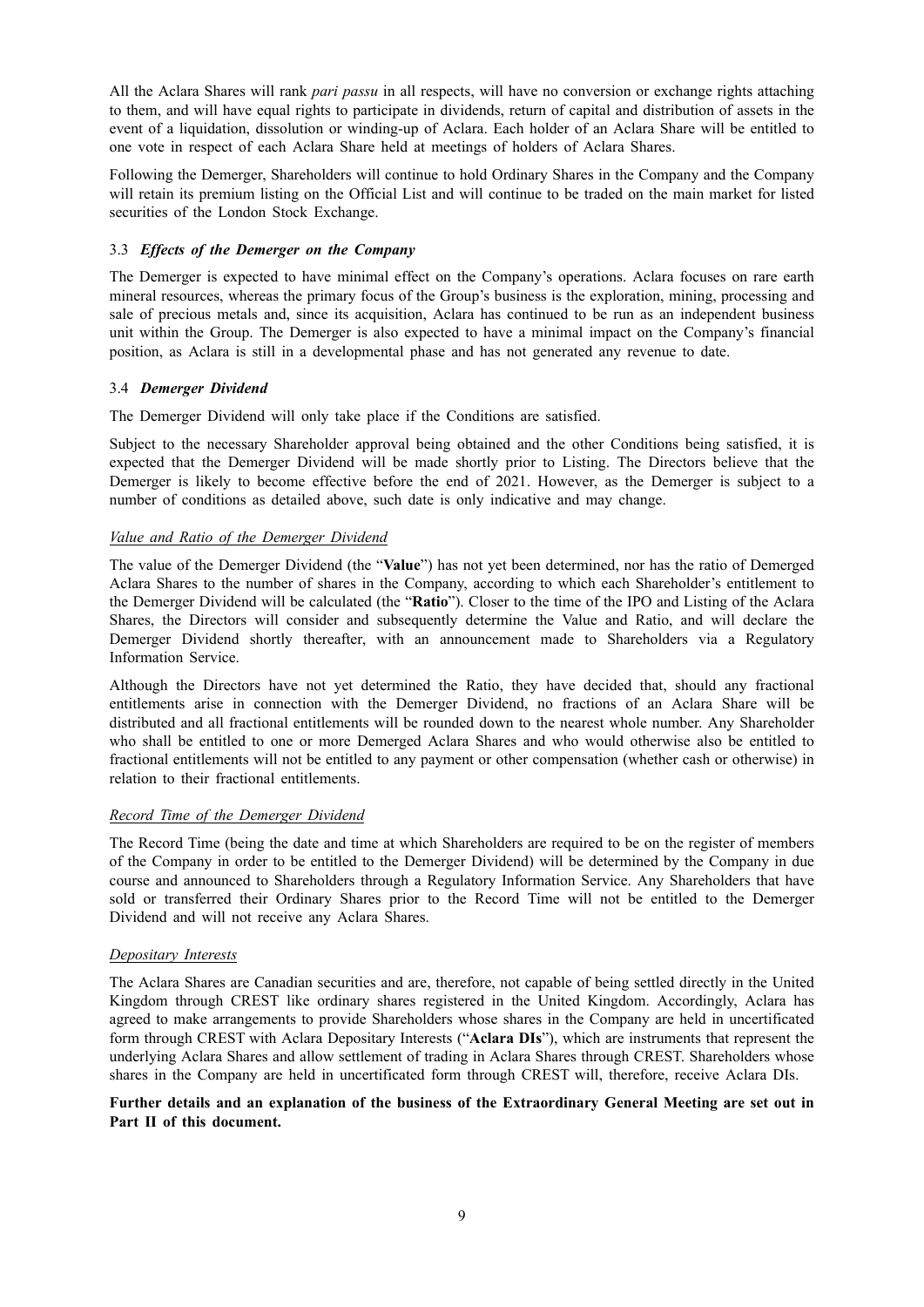## *Certificated UK Shareholders*

Aclara has agreed to make arrangements for Shareholders who hold their shares in the Company in certificated form to receive direct registration advices which will reflect their ownership of Demerged Aclara Shares in book-entry form. Direct registration advices will be issued, by post, to such registered address of any entitled shareholder as appears on the Company's register of members at the Record Time.

## **4. The Group**

The Company is a leading precious metals company, with a primary focus on the exploration, mining, processing and sale of silver and gold. The Company has over fifty years' experience in the mining of precious metal epithermal vein deposits and currently operates three underground epithermal vein mines, two located in southern Peru and one in southern Argentina. The Company also has numerous long-term projects throughout the Americas. Following the Demerger, the Company will continue to focus on its core precious metals business.

## **5. Relationship between the Company and Aclara post-Demerger**

## 5.1 *Transitional Services Agreement*

The Company and Aclara will operate as separate companies following the Demerger. Prior to the Demerger, the Company will agree to provide (or procure that relevant members of the Group provide) certain transitional services to Aclara for 12 months following the implementation of the Demerger. The transitional services include:

## *Fixed services*

- Accounting: consolidation of monthly financial statements under international financial reporting standards "IFRS" and assistance in the preparation of quarterly and annual financial statements reports and in the application of IFRS, annual auditing process, and quarterly reviews.
- Technical: project management support in the development of a pre-feasibility study, piloting tests, optimisation projects, and the feasibility study.
- IT: helpdesk support; implementation of administration systems, including ERP (enterprise resource planning) migration, contracts management, expense reports and fixed assets control; and software licenses.

## *Ad hoc services*

- Legal: advice on corporate and commercial matters.
- Sustainability: advice on permitting processes and documents and support in relation to the management of environmental investments.
- Investor relations: support in the preparation of press releases and reports to the market and communications with analysts and investors.
- Internal auditing: implementation and monitoring of internal auditing processes and controls.
- Human resources: support in the design and implementation of personnel compensation and incentive plans, benefits and support in relation to the recruitment and selection of key personnel.

## 5.2 *Principal Shareholders of Aclara*

Following completion of the Aclara IPO, the Company and Pelham (a company controlled by Eduardo Hochschild) will be the principal shareholders in Aclara (each an "**Aclara Principal Shareholder**", and together the "**Aclara Principal Shareholders**"). The Company will not hold its stake in Aclara directly, but indirectly through its wholly owned subsidiary, HM Holdings.

Based on Pelham's current shareholding in the Company, immediately following the Demerger but prior to completion of the Aclara IPO, the Company and Pelham will beneficially own, control or direct, directly or indirectly, voting securities carrying 20% and 30.7%, respectively, of the voting rights attached to the Aclara Shares.

Pursuant to subscription agreements expected to be entered into with Aclara, each of the Aclara Principal Shareholders will: (i) agree to purchase from Aclara such number of Aclara Shares as would maintain its *pro*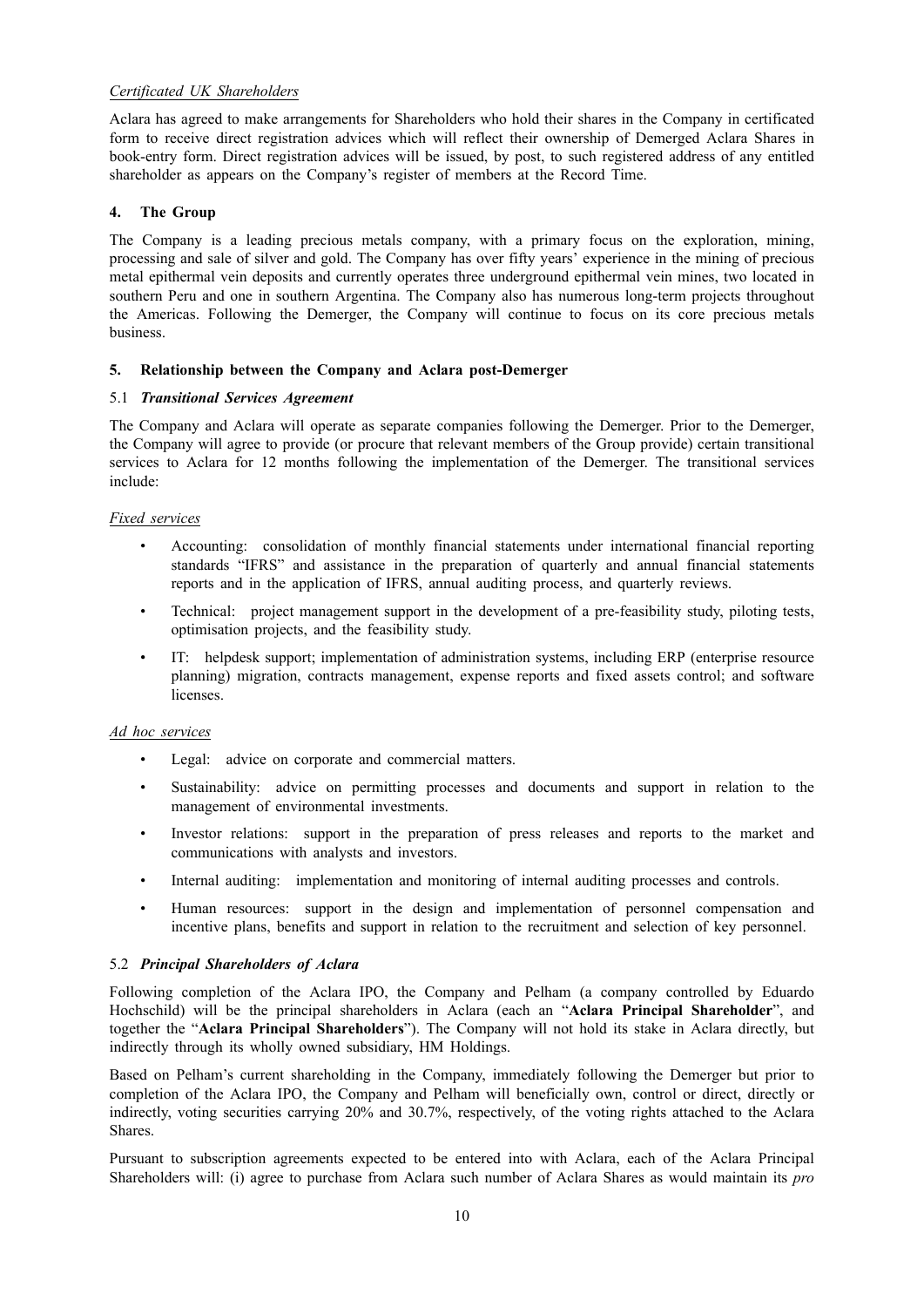*rata* holding in Aclara on completion of the Aclara IPO; and (ii) in the event of the exercise of any overallotment option by the underwriters of the Aclara IPO, be entitled (but not obligated) to exercise an equivalent over-allotment option to subscribe for additional Aclara Shares so as to ensure its *pro rata* holding in Aclara is not diluted (the "**Private Placement**"). The Private Placement is expected to occur concurrently with, and shall be conditional upon, the completion of the Aclara IPO.

## 5.3 *Investor Rights Agreements*

Each Aclara Principal Shareholder is expected to enter into an investor rights agreement with Aclara that will take effect upon the completion of the Aclara IPO and, *inter alia*, will grant such Aclara Principal Shareholder the following rights:

- Director nomination rights: each Aclara Principal Shareholder will be entitled to designate between one and four nominees for election to the board of Aclara, depending on the size of its holding of Aclara Shares;
- Pre-emption rights: subject to certain exceptions, upon a distribution or issuance of common shares or convertible securities in Aclara, or securities giving the right to acquire Aclara Shares, each Aclara Principal Shareholder will be entitled to participate in such distribution or issuance based on its *pro rata* holdings of Aclara Shares;
- Top-up rights: in the event of a conversion, exercise or exchange of any convertible securities in Aclara or any securities giving the right to acquire Aclara Shares, each Aclara Principal Shareholder will be entitled to subscribe for additional Aclara Shares to maintain its *pro rata* holding of Aclara Shares; and
- Registration rights: subject to certain exceptions, each Aclara Principal Shareholder will be entitled to require Aclara to: (i) include Aclara Shares held by such Aclara Principal Shareholder in a future public offering to be undertaken by Aclara by way of a prospectus filed in Canada; and (ii) (provided such Aclara Principal Shareholder holds sufficient Aclara Shares) use reasonable efforts to undertake such a public offering.

Each Aclara Principal Shareholder will only be permitted to exercise these rights if it holds at least 10% of the Aclara Shares then outstanding (on a non-diluted basis).

## **6. Board and senior management changes relating to the Demerger**

Conditional upon the Demerger coming into effect, Sanjay Sarma will be stepping down as an Independent Non-Executive Director of the Company and will be appointed as an independent non-executive director of Aclara. At this stage, the effective date of Mr. Sarma's resignation is not yet known. Once Mr. Sarma's resignation comes into effect, the Company will make an announcement through a Regulatory Information Service.

Following the above change, the Board will comprise eight directors, five of whom will be independent nonexecutive directors. The Company is undertaking a search to appoint one or more additional independent nonexecutive directors to the Board of the Company.

In addition, and also subject to the Demerger coming into effect:

- Ramon Barua will be stepping down as the Chief Financial Officer of the Company to assume the role of director and the chief executive officer of Aclara;
- Eduardo Hochschild and Ignacio Bustamante will be appointed to the board of Aclara as chairman and director, respectively; and
- Eduardo Noriega, currently Head of Group Finance, will succeed Ramon Barua as the Chief Financial Officer of the Company. Mr Noriega joined the Company in March 2007. As Head of Group Finance, Mr Noriega was responsible for financial planning and controls, treasury, corporate finance, and tax and accounting. Before joining the Company, Mr Noriega worked for Dell Inc., Union de Cervecerías Peruana Backus & Johnston and Del Mar Fishing Company, in different finance roles. Mr Noriega is a graduate in Business Administration from Universidad del Pacifico and holds an MBA from the University of Texas.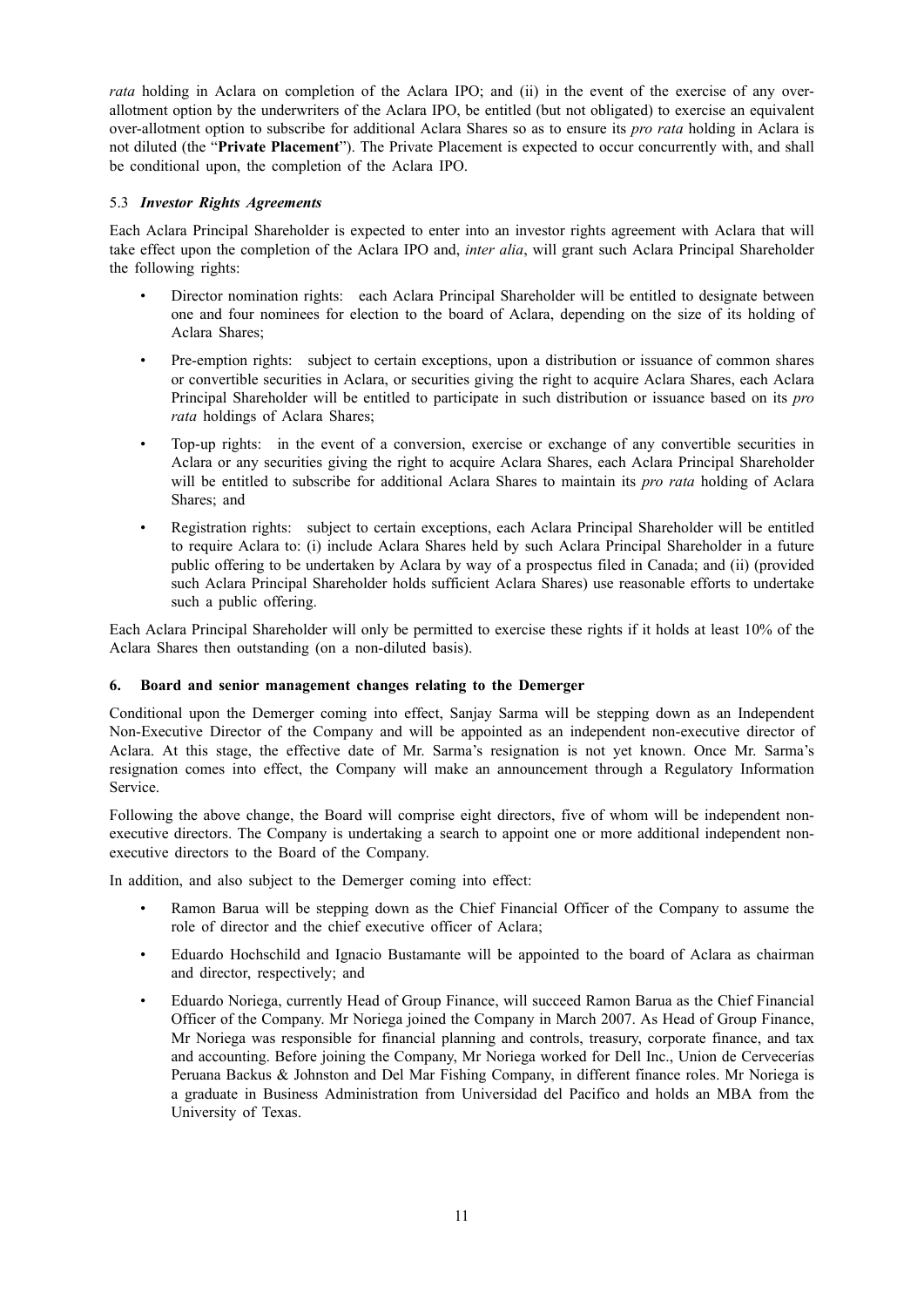## **7. Notice of Extraordinary General Meeting**

Notice of an Extraordinary General Meeting of the Company, which will be held at the offices of Skadden, Arps, Slate, Meagher & Flom (UK) LLP, 21st Floor, 40 Bank Street, London E14 5DS at 10:00 a.m. on Friday 5 November 2021, is set out in Part IV of this document.

Shareholder approval is being sought in respect of the Resolution at the Extraordinary General Meeting. The Resolution is being proposed to approve the Demerger Dividend (as an *in specie* distribution requires such approval under the articles of association of the Company) and will also authorise the Directors to take all necessary actions to implement the Demerger and the Demerger Dividend.

The Resolution will be proposed as an ordinary resolution in accordance with the articles of association of the Company and requires the approval of a majority of the Shareholders voting in order to be passed.

A Shareholder is entitled to appoint a proxy to exercise all or any of his or its rights to attend and to speak and vote on his or its behalf at the Extraordinary General Meeting. Details of how to appoint a proxy for the Extraordinary General Meeting are set out in paragraph 8 below and in the Notice of Extraordinary General Meeting.

## **You are advised to read the whole of this document, including the Notice of Extraordinary General Meeting, and not to rely solely on the information contained in this letter.**

## **8. Action to be taken**

Whether or not you will be attending the Extraordinary General Meeting, I would urge you to appoint a proxy in accordance with the instructions below and ensure that such proxy is lodged and received by the Company's registrar, Link Group, as soon as possible and, in any event, by no later than 10:00 a.m. on Wednesday 3 November 2021.

A Shareholder can appoint a proxy by:

- (a) logging on to www.signalshares.com and following the instructions;
- (b) requesting a hardcopy form of proxy from the Company's registrar, Link Group, by:
	- (i) sending a letter addressed to Link Group at 10th Floor, Central Square, 29 Wellington Street, Leeds LS1 4DL; or
	- (ii) contacting Link Group on  $(+44 (0))$  371 664 0300 (calls are charged at the standard geographic rate and will vary by provider. Calls outside the United Kingdom will be charged at the applicable international rate. Lines are open between 9:00 a.m. and 5:30 p.m., Monday to Friday excluding public holidays in England and Wales. Please note that the helpline operators cannot provide advice on the merits of the Demerger or give any financial, legal or tax advice),

and completing, signing and returning such hardcopy form of proxy in accordance with the instructions set out thereon; or

(c) in the case of CREST members, utilising the CREST electronic proxy appointment service in accordance with the procedures set out in note 6 of the Notice of Extraordinary General Meeting set out on pages 29 to 30 of this document,

in each case so that such proxy is received no later than 10:00 a.m. on Wednesday 3 November 2021.

If you are an institutional investor you may be able to appoint a proxy electronically via the Proxymity platform. For further information regarding Proxymity, please go to www.proxymity.io. Your proxy must be lodged by 10:00 a.m. on Wednesday 3 November 2021 in order to be considered valid.

Further details in relation to the appointment of proxies, including the CREST electronic proxy appointment service, are given in the notes to the Notice of Extraordinary General Meeting set out on pages 29 to 31 of this document.

Additional forms of proxy may be obtained by contacting Link Group on (+44 (0)) 371 664 0300 (calls are charged at the standard geographic rate and will vary by provider. Calls outside the United Kingdom will be charged at the applicable international rate. Lines are open between 9:00 a.m. and 5:30 p.m., Monday to Friday excluding public holidays in England and Wales). The helpline operators cannot provide advice on the merits of the Demerger or give any financial, legal or tax advice.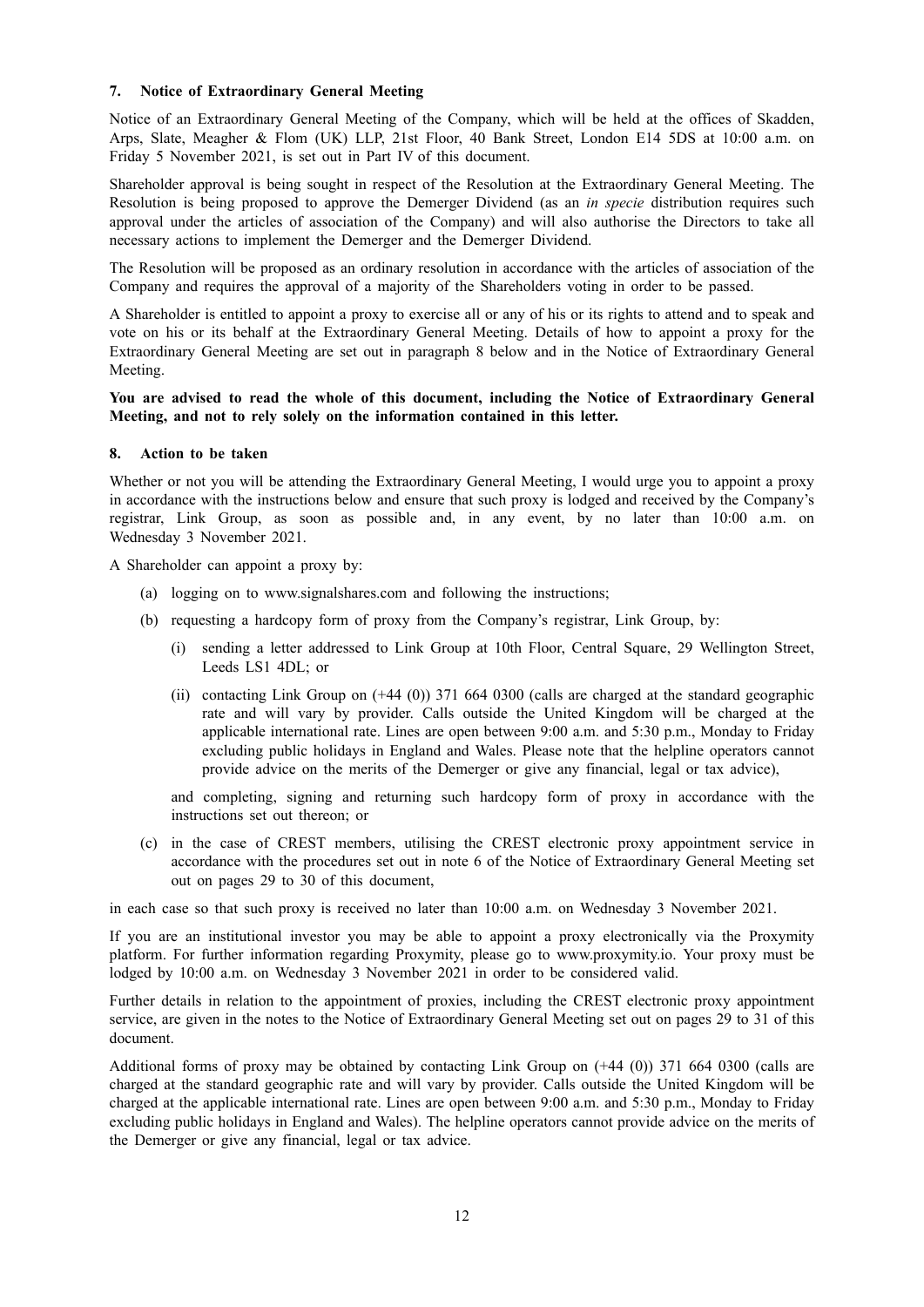Appointing a proxy online, completing and returning a hardcopy form of proxy or appointing a proxy using the CREST electronic proxy appointment service will not preclude Shareholders from attending and voting in person at the Extraordinary General Meeting, should they so wish.

The attention of corporate Shareholders wishing to appoint more than one corporate representative is drawn to note 7 of the Notice of Extraordinary General Meeting set out on page 30 of this document.

Your attention is drawn to the fact that the Demerger is conditional on (among other conditions) the Resolution being passed by Shareholders at the Extraordinary General Meeting.

If you are in any doubt as to the action you should take, you are recommended to seek your own financial and/ or legal advice immediately from your stockbroker, bank manager, solicitor, accountant or other independent financial adviser authorised under FSMA, if you are resident in the United Kingdom or, if not, from another appropriately authorised independent financial adviser.

## **9. Non-UK Shareholders**

The implications of the Demerger for Overseas Shareholders may be affected by the laws of the jurisdiction in which they are resident or otherwise located. Such Overseas Shareholders should inform themselves about and observe all applicable legal requirements.

It is the responsibility of any person into whose possession this document comes to satisfy themselves as to the full observance of the laws of the relevant jurisdiction in connection with the Demerger Dividend and the Aclara Shares, including the obtaining of any governmental, exchange control or other consents which may be required and/or compliance with other necessary formalities which are required to be observed and the payment of any taxes or levies due in such jurisdiction.

## **10. Recommendation**

The Board considers the Demerger and the Resolution to be in the best interests of the Company and its Shareholders as a whole.

Accordingly, the Board unanimously recommends that Shareholders vote in favour of the Resolution to be proposed at the Extraordinary General Meeting, as the Directors intend to do in respect of their own aggregate shareholdings of 198,163,171 Ordinary Shares, representing approximately 38.56% of the existing issued ordinary share capital of the Company.

Yours faithfully,

**Eduardo Hochschild** *Chairman*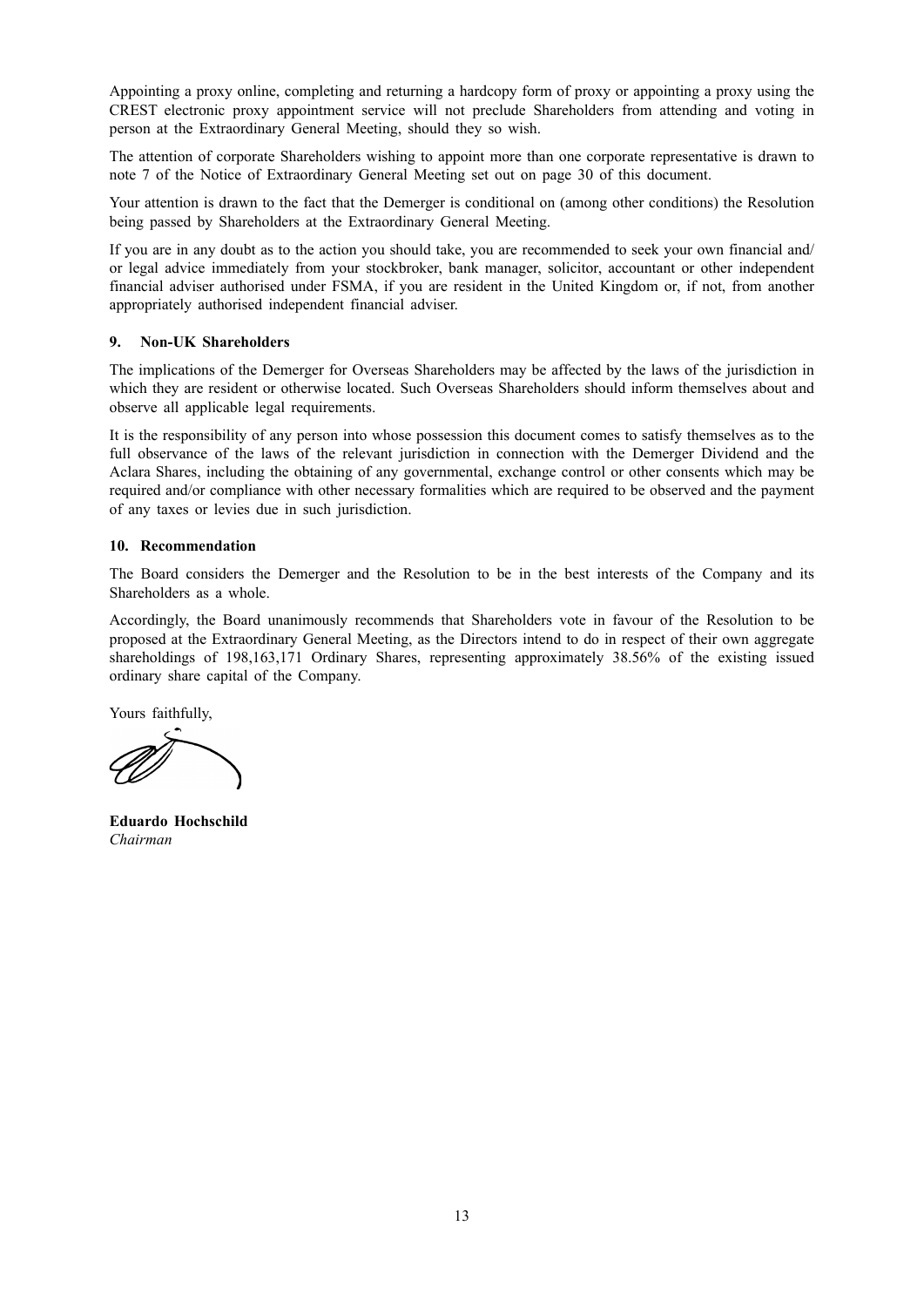## **PART II—BUSINESS OF THE EXTRAORDINARY GENERAL MEETING**

## **1. Demerger**

## 1.1 *Background to, and reasons for, the Demerger*

The Company proposes to demerge shares representing 80% of the entire issued share capital of Aclara from the Group and to seek the listing of the Aclara Shares on the Toronto Stock Exchange. In connection with the Demerger, Aclara intends to conduct a concurrent IPO of Aclara Shares to raise additional funds to advance the exploration and development of the Penco Module, the exploration of potential new modules and for working capital and general corporate purposes. Aclara has applied to have the Aclara Shares listed on the Toronto Stock Exchange. Listing is subject to the approval of the Toronto Stock Exchange in accordance with its original listing requirements. The Toronto Stock Exchange has not conditionally approved Aclara's listing application and there is no assurance that the Toronto Stock Exchange will approve the listing application.

The Group acquired 100% of the Aclara Project in 2019. Aclara is unique within the Group in that it focuses on rare earth mineral resources, whereas the primary focus of the Group's business is the exploration, mining, processing and sale of precious metals and, since its acquisition, Aclara has continued to be run as an independent business unit within the Group. Aclara's primary growth opportunities going forward are expected to be in expanding its rare earth business. The Demerger will result in two separately listed companies, each with its own distinct investment prospects. The Directors believe that the Demerger will provide each of the Company and Aclara with a number of opportunities and benefits, as described in paragraph 3.1 of the letter from the Chairman of the Company set out in Part I of this document. It is, therefore, considered that the Demerger is in the best interests of Aclara, the Group and their related stakeholders.

The Directors believe that current and future Shareholders will benefit from the Company retaining a meaningful indirect stake in Aclara. Accordingly, immediately following the Demerger, HM Holdings (a wholly-owned subsidiary of the Company) will retain Aclara Shares representing 20% of the Aclara Shares. The Directors currently expect that, prior to the Aclara IPO, the Company would undertake not to sell or otherwise dispose of its indirect holding of such retained shares for at least one year following the completion of the Aclara IPO. The Directors believe that this conveys a strong message of the Company's support for Aclara and, through the Company's rights as a significant shareholder, will help ensure the establishment of a robust governance framework as Aclara transitions to being an independently listed company.

In addition, the Directors currently expect that, prior to the Aclara IPO, Pelham (a company controlled by Eduardo Hochschild) would undertake not to sell or otherwise dispose of its holding of Demerged Aclara Shares for at least one year following the completion of the Aclara IPO.

## 1.2 *Information on the post-Demerger position of the Company's business*

The Company is a leading precious metals company, with a primary focus on the exploration, mining, processing and sale of silver and gold. The Company has over fifty years' experience in the mining of precious metal epithermal vein deposits and currently operates three underground epithermal vein mines, two located in southern Peru and one in southern Argentina. The Company also has numerous long-term projects throughout the Americas. Following the Demerger, the Company will continue to focus on its core precious metals business.

The Demerger is expected to have minimal effect on the Company's operations. Aclara focuses on rare earth mineral resources, whereas the primary focus of the Group's business is the exploration, mining, processing and sale of precious metals and, since its acquisition, Aclara has continued to be run as an independent business unit within the Group. The Demerger is also expected to have a minimal impact on the Company's financial position, as Aclara is still in a developmental phase and has not generated any revenue to date.

## 1.3 *Information on the post-Demerger position of Aclara's business*

Aclara is a development-stage rare earth mineral resources company with 451,585 hectares of mining concessions located in the Maule, Ñuble, Biobío and Araucanía regions of Chile. Aclara is initiating the development of its resources through the Penco Module, which covers a surface area of approximately 600 hectares and which has ionic clays that are rich in REEs. Aclara is currently focused on the development and on the future construction and operation of the Penco Module, which will aim to produce a rare earth concentrate through a processing plant that will be fed by clays from nearby deposits. In addition to the Penco Module, Aclara intends to conduct exploration activities in order to determine if there are deposits within its other mining concessions that can be developed economically and with an adequate environmental footprint.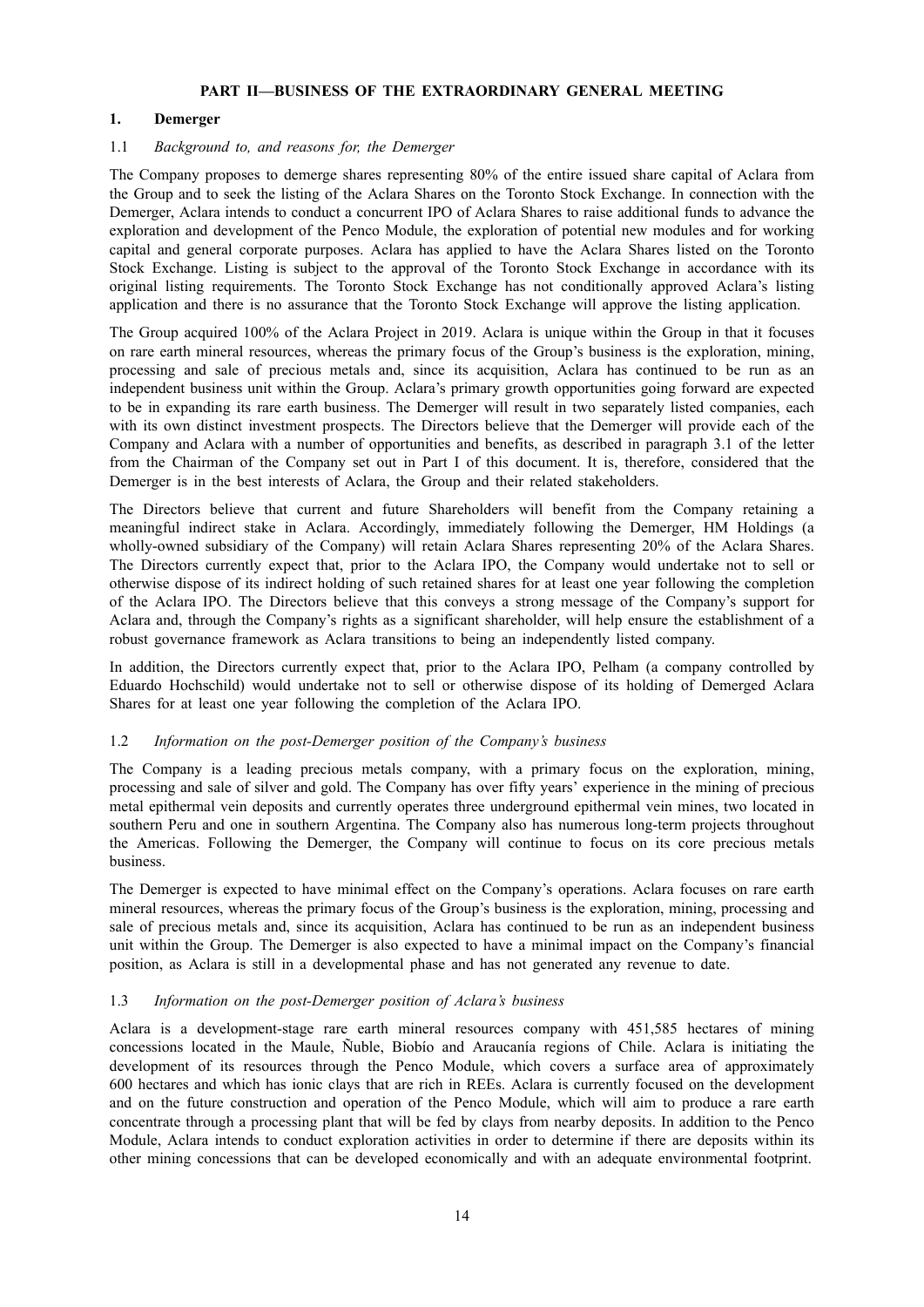To date, Aclara has not generated any revenue as it is still at the development stage. The majority of activities undertaken by Aclara in the six months ended 30 June 2021 and the year ended 31 December 2020 were related to, among other things, engineering of the Penco Module, exploration, permitting, community relations and mine and process engineering.

Aclara's principal areas of focus for the twelve months following the Aclara IPO and beyond will include:

- identifying process optimisations for the Penco Module;
- completing a feasibility study on the Penco Module;
- engaging in brownfield exploration to potentially increase the life of the mine of the Penco Module; and
- engaging in greenfield exploration to explore potential new modules.

## **2. Board Structure of the Company and Aclara**

## 2.1 *The Company*

The Directors of the Company as at the date of this document are set out at the beginning of Part I of this document.

## 2.2 *Aclara*

The board of directors of Aclara has a broad range of experience and expertise. Eduardo Hochschild is expected to be appointed as the Chairman of the board of directors of Aclara as at the date of the Demerger and Listing.

As at the date of the Demerger and Listing, the directors of Aclara are expected to be as set out below:

| Name, Province or State and Country of Residence | <b>Position/Title</b> |  |
|--------------------------------------------------|-----------------------|--|
| Lima. Peru                                       |                       |  |
| Lima, Peru                                       |                       |  |
| Florida. United States                           |                       |  |
| Lima, Peru                                       | Director              |  |
| Ontario, Canada                                  |                       |  |
| Región Metropolitana de Santiago, Chile          | Director              |  |
| Massachusetts, United States                     |                       |  |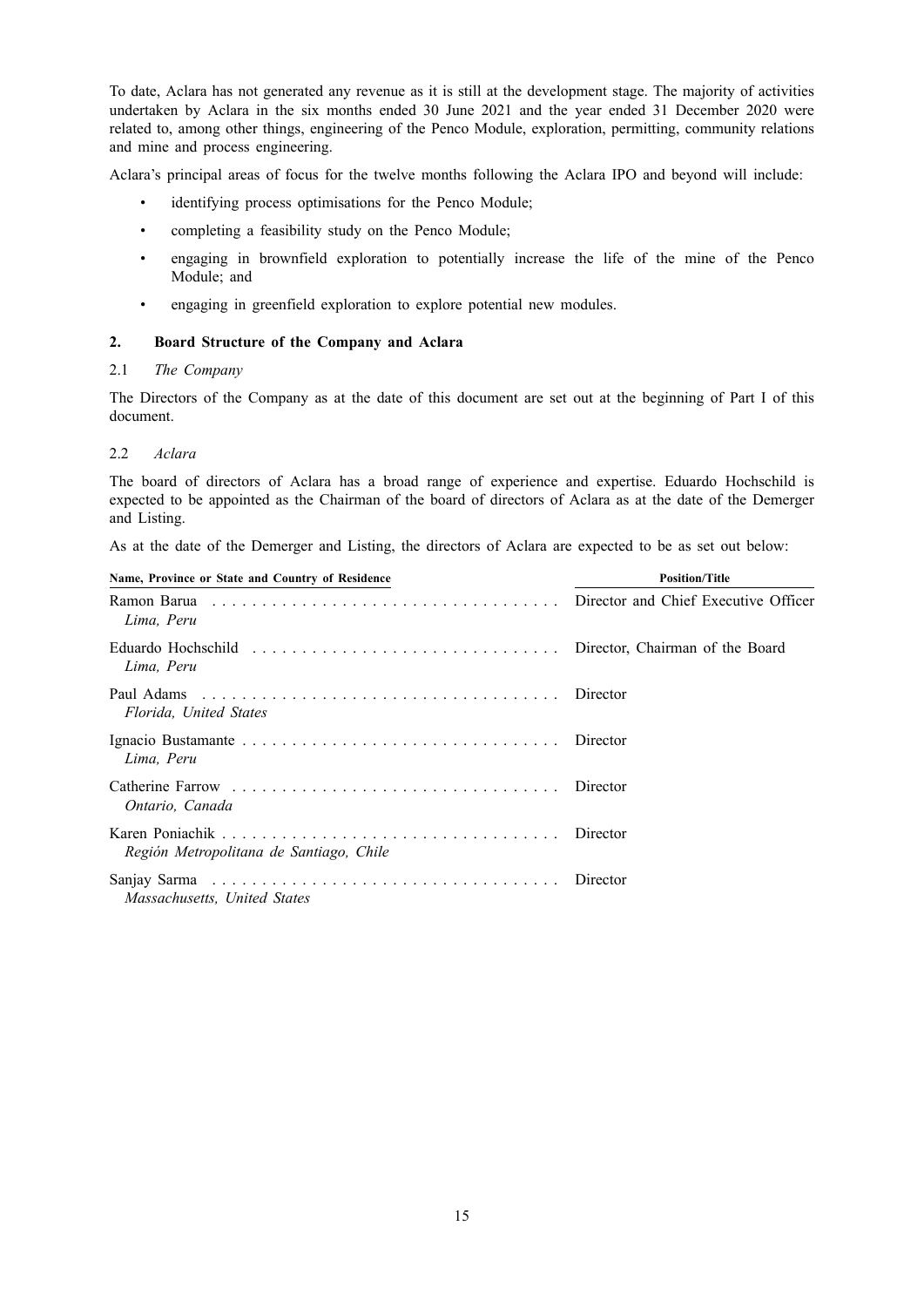Aclara also has an experienced management team with significant experience in the mineral resources industry. As at the date of the Demerger and Listing, the management team of Aclara is expected to comprise the following persons:

| Name, Province or State and Country of Residence | <b>Position/Title</b> |  |
|--------------------------------------------------|-----------------------|--|
| Lima, Peru                                       |                       |  |
| Región Metropolitana de Santiago, Chile          |                       |  |
| Región Metropolitana de Santiago, Chile          |                       |  |
| Ontario. Canada                                  |                       |  |
| Región Metropolitana de Santiago, Chile          |                       |  |
| Región Metropolitana de Santiago, Chile          |                       |  |

## **3. Ongoing relationship between the Company and Aclara**

## *Transitional Services Agreement: Background*

The Company and Aclara will operate as separate companies following the Demerger. Prior to the Demerger, the Company will enter into a transitional services agreement with Aclara (the "**Transitional Services Agreement**") under which the Company will agree to provide (or procure that relevant members of the Group provide) certain transitional services to Aclara for 12 months following the implementation of the Demerger. The services that will be provided under the Transitional Services Agreement include:

## *Fixed services*

- Accounting: consolidation of monthly financial statements under international financial reporting standards "IFRS" and assistance in the preparation of quarterly and annual financial statements reports and in the application of IFRS, annual auditing process, and quarterly reviews.
- Technical: project management support in the development of a pre-feasibility study, piloting tests, optimisation projects, and the feasibility study.
- IT: helpdesk support; implementation of administration systems, including ERP (enterprise resource planning) migration, contracts management, expense reports and fixed assets control; and software **licenses**

## *Ad hoc services*

- Legal: advice on corporate and commercial matters.
- Sustainability: advice on permitting processes and documents and support in relation to the management of environmental investments.
- Investor relations: support in the preparation of press releases and reports to the market and communications with analysts and investors.
- Internal auditing: implementation and monitoring of internal auditing processes and controls.
- Human resources: support in the design and implementation of personnel compensation and incentive plans, benefits and support in relation to the recruitment and selection of key personnel.

## *Transitional Services Agreement: Overview of Terms*

The Company will be bound to provide or procure the provision of the services to Aclara for the relevant term. The Company will be required to use its best endeavours to provide the services to the same standard to which they were provided during the 12-month period prior to the implementation of the Demerger.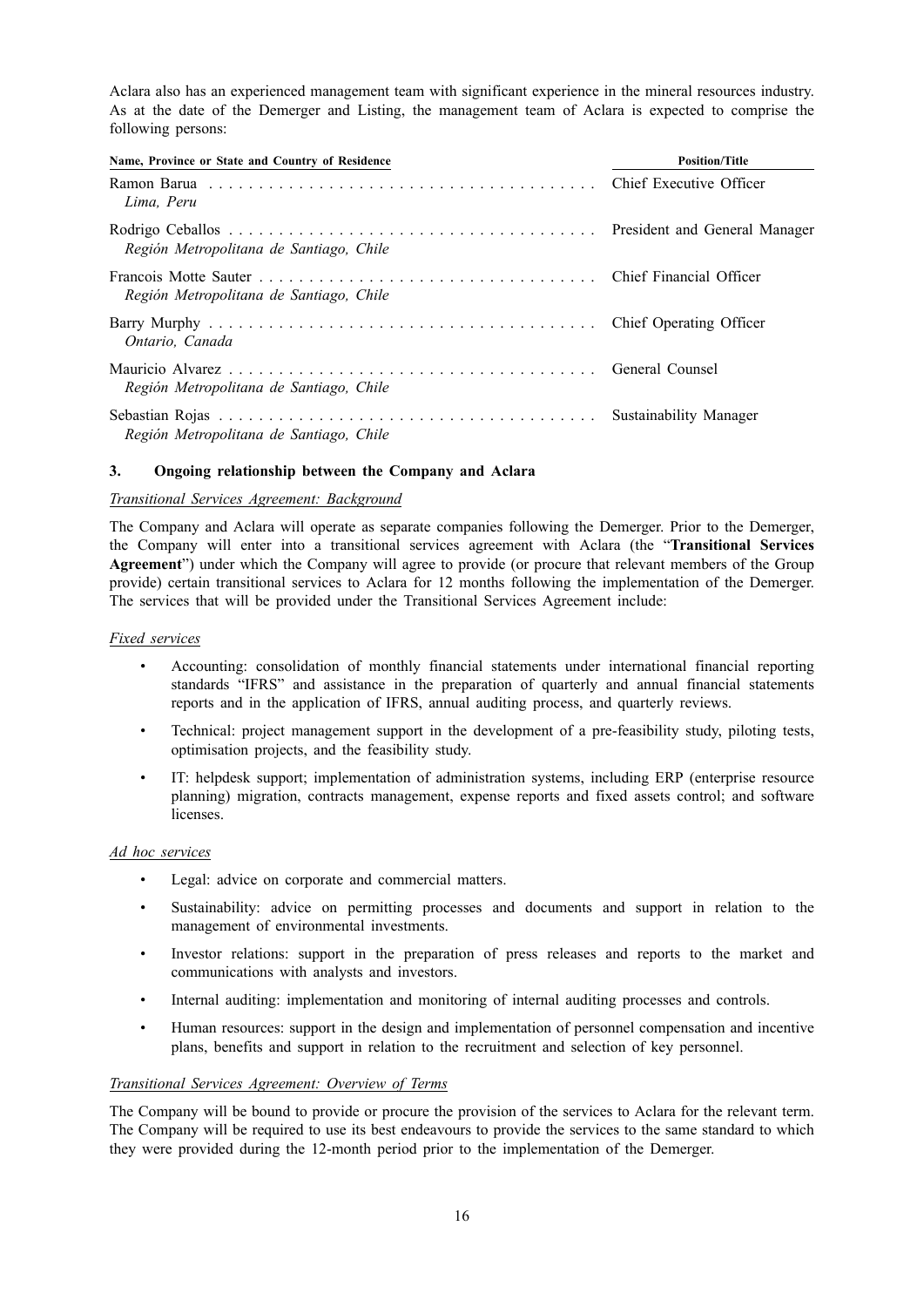Where Aclara identifies any service that was provided to it by the Group prior to the Demerger but which has been omitted from the service descriptions, it will have the right to require the Company to provide or procure the provision of the omitted service in the same manner and subject to the same terms as the services included in the descriptions.

Aclara will be obliged to pay fees for each service calculated in accordance with the terms of the Transitional Services Agreement. The fees will include charges from the Company for the services along with charges for certain IT security measures and any third-party costs associated with the provision of the services or the passing on of the benefit of group contracts. The total fees that will be payable under the Transitional Services Agreement are estimated at approximately \$407,070.

Subject to certain conventional exceptions (e.g. in instances of fraud or personal injury caused by negligence) where both parties' liability is uncapped, the maximum liability of either party in relation to the Transitional Services Agreement will be capped at 100% of the fees paid in the relevant contract year.

Aclara will be permitted to terminate certain services on prior written notice. The Company will only be permitted to terminate the Transitional Services Agreement for unpaid service charges if the amount remaining unpaid after 30 days' written notice to pay the unpaid sums due exceeds \$101,768. Either party will be permitted to terminate on written notice if the other party becomes insolvent or if the other party fails to remedy a material breach of the Transitional Services Agreement within 30 days of being given written notice of the breach.

## *The Company's continued shareholding in Aclara*

Immediately following the Demerger, HM Holdings will continue to retain Aclara Shares representing 20% of the Aclara Shares.

Pursuant to a subscription agreement expected to be entered into with Aclara, the Company (either directly or indirectly through HM Holdings) will (i) agree to purchase from Aclara such number of Aclara Shares as would maintain its *pro rata* holding in Aclara on completion of the Aclara IPO; and (ii) in the event of the exercise of any over-allotment option by the underwriters of the Aclara IPO, be entitled (but not obligated) to exercise an equivalent over-allotment option to subscribe for additional Aclara Shares so as to ensure its *pro rata* holding in Aclara is not diluted. The Private Placement is expected to occur concurrently with, and shall be conditional upon, the completion of the Aclara IPO.

## *Investor Rights Agreement*

The Company is expected to enter into an investor rights agreement with Aclara that will take effect upon the completion of the Aclara IPO and, *inter alia*, will grant the Company the following rights:

- Director nomination rights: the Company will be entitled to designate between one and four nominees for election to the board of Aclara, depending on the size of its holding of Aclara Shares;
- Pre-emption rights: subject to certain exceptions, upon a distribution or issuance of common shares or convertible securities in Aclara, or securities giving the right to acquire Aclara Shares, the Company will be entitled to participate in such distribution or issuance based on its *pro rata* holding of Aclara Shares;
- Top-up rights: in the event of a conversion, exercise or exchange of any convertible securities in Aclara or any securities giving the right to acquire Aclara Shares, the Company will be entitled to subscribe for additional Aclara Shares to maintain its *pro rata* holding of Aclara Shares; and
- Registration rights: subject to certain exceptions, the Company will be entitled to require Aclara to: (i) include Aclara Shares held by the Company in a future public offering to be undertaken by Aclara by way of a prospectus filed in Canada; and (ii) (provided the Company holds sufficient Aclara Shares) use reasonable efforts to undertake such a public offering.

The Company will only be permitted to exercise these rights if it holds at least 10% of the Aclara Shares then outstanding (on a non-diluted basis).

## **4. Listing of Aclara Shares**

If the Aclara IPO and Listing are successful, the entire issued share capital of Aclara will be listed on the Toronto Stock Exchange. No application is currently intended to be made for the Aclara Shares to be admitted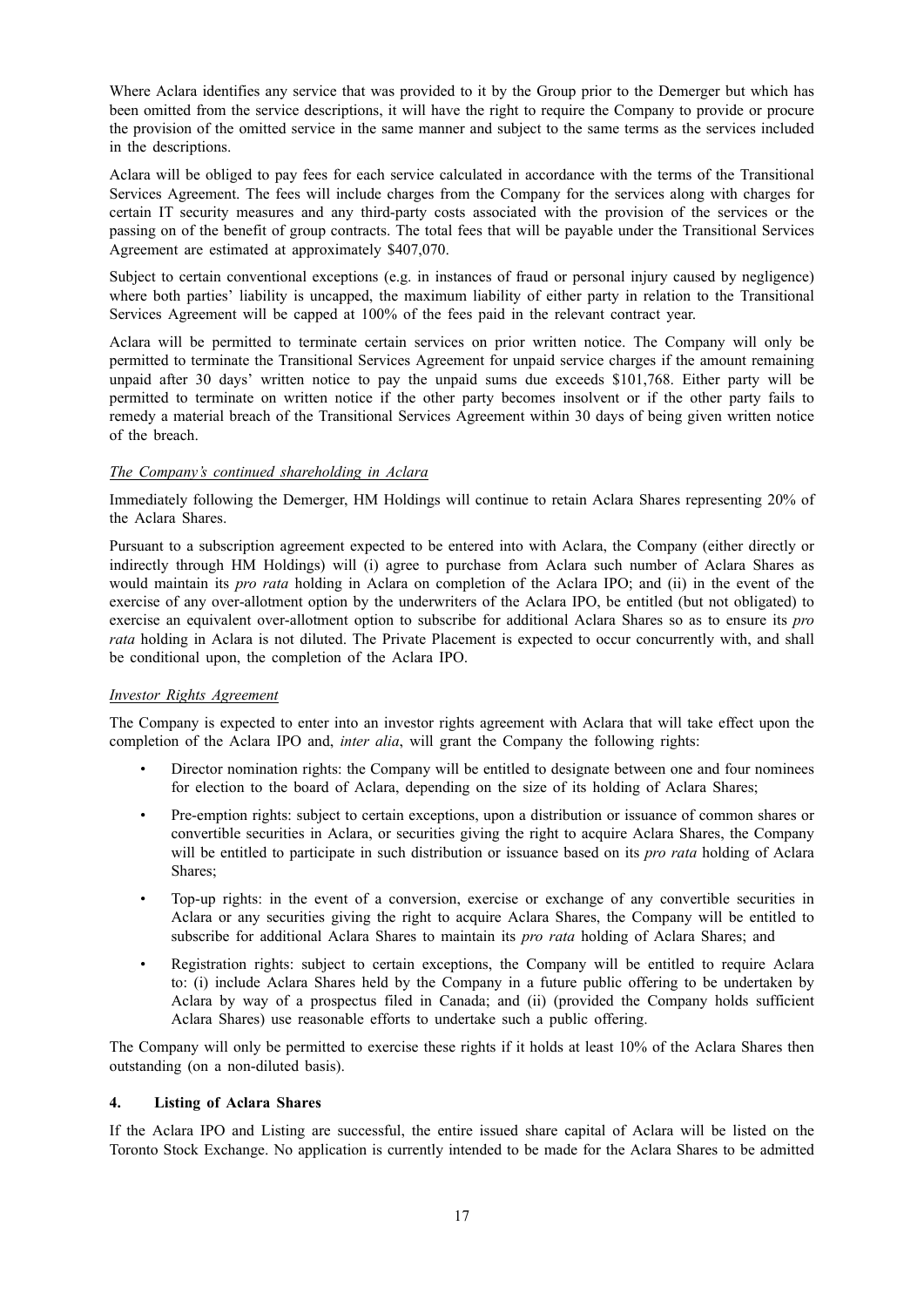to listing or dealing on any other exchange. Without limitation, the Aclara Shares will not be admitted to listing or trading in the United Kingdom.

There is no certainty as to the price of either the Aclara Shares or the Ordinary Shares following the Demerger and Listing. The price at which the Aclara Shares and the Ordinary Shares may be quoted, and the price which investors may realise for such shares, will be influenced by a large number of factors, some of which may be specific to either Aclara or the Group. In addition, the price at which Ordinary Shares may be quoted may be affected by the Demerger.

## **5. Aclara Shares**

All the Aclara Shares will rank *pari passu* in all respects, will have no conversion or exchange rights attaching to them, and will have equal rights to participate in dividends, return of capital and distribution of assets in the event of a liquidation, dissolution or winding-up of Aclara. Each holder of an Aclara Share will be entitled to one vote in respect of each Aclara Share held at meetings of holders of Aclara Shares.

Following the completion of the IPO and Listing, the Aclara Shares can be held by holders in either registered form or non-registered (beneficial) form. A registered holder of Aclara Shares is a holder who holds Aclara Shares directly in his, her or its own name and is entered on the register of holders of Aclara Shares. A nonregistered (or beneficial) holder of Aclara Shares is a holder of Aclara Shares who holds his, her or its Aclara Shares through an intermediary such as a bank, trust company, securities dealer or broker. The Aclara Shares issued pursuant to the IPO will be deposited with CDS via Computershare Investor Services Inc., in its capacity as transfer agent and registrar of the Aclara Shares (the "**Aclara Transfer Agent**"), in electronic form on the closing date through the non-certificated inventory system administered by CDS. In order to facilitate trading and settlement, any Aclara Shares traded over the facilities of the Toronto Stock Exchange following completion of the IPO and Listing must, at the time of the intended settlement of such trade, be held in nonregistered (or beneficial) form within CDS. For information concerning the purchase and sale of Aclara Shares requiring the settlement of Aclara DIs in CREST, see "Aclara DIs" in paragraph 7 below.

## **6. Demerger Dividend**

## 6.1 *Conditions to the Demerger Dividend*

Under the Company's articles of association, a dividend *in specie* is required to be approved by an ordinary resolution of the Shareholders. The Demerger and the Demerger Dividend are, therefore, conditional on the passing of the Resolution. In addition, the Demerger is conditional upon the other Conditions described in paragraph 3.2 of Part I of this document.

Assuming the Conditions are satisfied, the Demerger will be effected by the Company distributing the Demerged Aclara Shares to Shareholders by way of the Demerger Dividend.

Subject to the satisfaction of the Conditions, it is expected that the Demerger Dividend will be made shortly prior to Listing. The Directors believe that the Demerger is likely to become effective before the end of 2021. However, as the Demerger is subject to a number of conditions as detailed above, such date is only indicative and may change.

## 6.2 *Entitlement to participate in the Demerger*

The individual entitlements of Shareholders to receive the Demerger Dividend will be calculated by reference to their holdings of Ordinary Shares on the Company's register of members at the Record Time.

As noted in paragraph 3.4 of Part I of this document, neither the Value nor the Ratio has been determined. However, closer to the time of the IPO and Listing of the Aclara Shares, the Directors will consider and subsequently determine the Value and Ratio, and will declare the Demerger Dividend shortly thereafter, with an announcement made to Shareholders via a Regulatory Information Service.

Although the Directors have not yet determined the Ratio, they have decided that, should any fractional entitlements arise in connection with the Demerger Dividend, no fractions of an Aclara Share will be distributed and all fractional entitlements will be rounded down to the nearest whole number. Any Shareholder who shall be entitled to one or more Demerged Aclara Shares and who would otherwise also be entitled to fractional entitlements will not be entitled to any payment or other compensation (whether cash or otherwise) in relation to their fractional entitlements.

The Record Time (being the date and time at which Shareholders are required to be on the register of members of the Company in order to be entitled to the Demerger Dividend) will be determined by the Company in due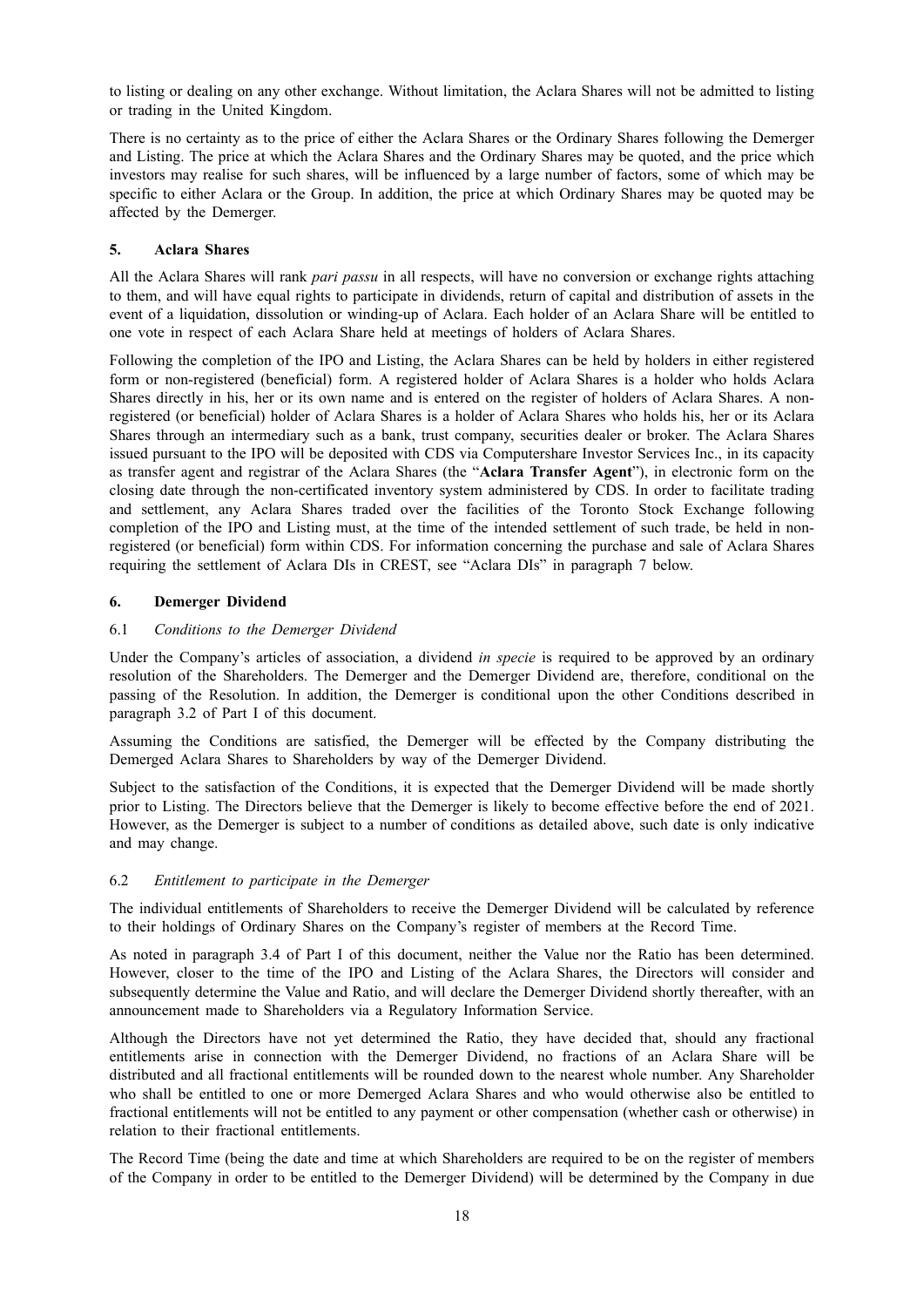course and announced to Shareholders through a Regulatory Information Service. Any Shareholders that have sold or transferred their Ordinary Shares prior to the Record Time will not be entitled to the Demerger Dividend and will not receive any Aclara Shares.

The Demerger Dividend will constitute an *in specie* distribution of the Demerged Aclara Shares, and there will be no cash equivalent to the Demerger Dividend. However, Shareholders who receive Aclara Shares will be entitled (following receipt) to sell their Aclara Shares in the ordinary course. Any Shareholders who do not wish to hold their Aclara Shares should inform themselves of (and such Shareholders are responsible for complying with) any applicable securities laws and regulations or restrictions on transferring such shares and should contact their own broker. There can be no assurance as to whether there will be an active trading market in the Aclara Shares following Listing.

Notwithstanding that the Company is seeking the necessary Shareholder approval for the Demerger now, there can be no guarantee that the Demerger will be completed and that the Demerger Dividend will occur. As at the date of this document, the process relating to the Aclara IPO and Listing is at an early stage and so the Aclara IPO may or may not be completed, the Toronto Stock Exchange has not conditionally approved the listing application of Aclara and there is no assurance that it will do so. As the Demerger is conditional on (among other things) the Aclara IPO being completed on terms that are satisfactory to the Company and Aclara and Listing, and as the Board does not intend to declare the Demerger Dividend until it is clear that the Conditions will be satisfied, the Demerger and the Demerger Dividend, therefore, may or may not occur after Shareholder approval has been obtained. In particular, the Company is entitled to decide not to proceed with the Demerger at any time prior to completion of the Demerger if circumstances change such that the Board considers it would be inadvisable to effect the Demerger. In the event that the Demerger does not occur, Aclara will remain within the Group and continue to be operated as a subsidiary of the Company.

If the Demerger and the Demerger Dividend are not expected to occur, further announcements will be made to Shareholders through a Regulatory Information Service at the appropriate time.

## **7. Aclara DIs**

## 7.1 *Overview of Aclara DI arrangements*

A Depositary Interest (or DI) enables the holder to hold and settle transfers of Aclara Shares in CREST. CREST is a paperless settlement system that allows securities to be evidenced otherwise than by a certificate and transferred from one person's CREST account to another electronically. Securities of issuers domiciled outside the United Kingdom and certain other jurisdictions, such as Aclara, cannot be held or settled directly in CREST, whilst Depositary Interests cannot be settled through CDS on the Toronto Stock Exchange. However, upon instruction from a holder of DIs to the UK Depositary (as defined below), the Aclara Shares represented through CREST in the form of Depositary Interests may be transferred into CDS.

Aclara, therefore, has entered into arrangements to enable investors to hold, and settle transfers of, Aclara Shares in CREST in the form of Aclara DIs. Each Aclara DI represents an entitlement to one underlying Aclara Share. Although the Aclara DIs will be independent securities constituted under English law, they will reflect the same economic rights as are attached to the Aclara Shares.

Aclara Shares distributed to Shareholders whose shares in the Company are held in uncertificated form through CREST will be registered in the name of Computershare Company Nominees Limited (the "**UK Depositary Nominee**"), which will hold those shares on behalf of Computershare Investor Services PLC, in its capacity as depositary for holders of Aclara DIs (the "**UK Depositary**"), on the shareholder register maintained by the Aclara Transfer Agent. The UK Depositary will issue and credit Aclara DIs to the entitled participants' CREST accounts against the receipt of underlying Aclara Shares by the UK Depositary Nominee. An Aclara DI register of CREST participants will be held in the United Kingdom showing full details of the registered Aclara DI holders in a similar fashion to the register of legal ownership of Aclara Shares. The Aclara DI register will be wholly uncertificated and Aclara DIs can only be held and transferred between CREST participants.

The Aclara DIs will be created and issued under a Deed Poll to be executed by the UK Depositary (the "**Deed Poll**"), which will govern the relationship between the UK Depositary and the holders of the Aclara DIs.

## 7.2 *Summary of the principal terms of the Deed Poll*

Under the Deed Poll, the UK Depositary Nominee (as custodian on behalf of the UK Depositary) will hold the underlying Aclara Shares on trust for all holders of Aclara DIs as tenants in common and will hold on trust and pass on to holders of the Aclara DIs any stock or cash benefits received by it as holder of the underlying Aclara Shares.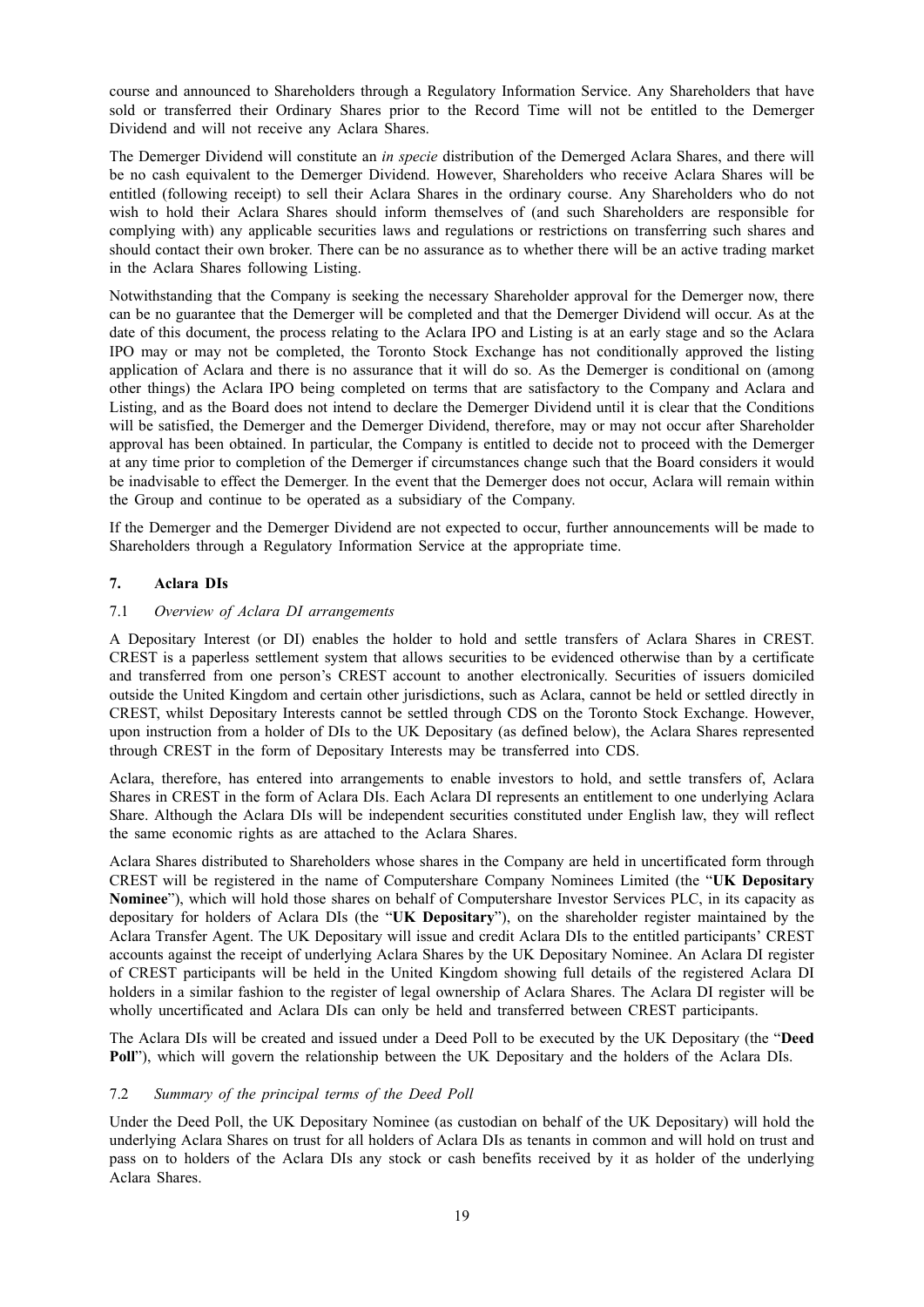Holders of Aclara DIs will be able to exercise the rights attached to the Aclara Shares represented thereby and will be treated in the same way as registered Aclara shareholders in respect of all other rights attaching to the Aclara Shares, in each case, so far as possible in accordance with applicable CREST Regulations, CREST requirements and applicable law. Holders of Aclara DIs must give prompt instructions to the UK Depositary or its nominated custodian, in accordance with any voting arrangements made available to them, to vote in respect of the underlying Aclara Shares on their behalf or to take advantage of any arrangements enabling holders of Aclara DIs to vote in respect of such shares as a proxy of the UK Depositary of its custodian.

Following the issue of the Aclara DIs, holders will be able to cancel their Aclara DIs in CREST in order to hold their underlying Aclara Shares directly on the Canadian register (upon sending an instruction to CREST to that effect).

Holders of Aclara DIs will be required to warrant, among other things, that Aclara Shares issued or transferred to the UK Depositary (or a custodian on its behalf, such as the UK Depositary Nominee) after the Demerger will be free and clear of all third party security interests and that such transfers are not in contravention of Aclara's constitutional documents, or any contractual obligation binding on the holder or transferor, or any law or regulation or order binding on the holder or the transferor.

Subject to certain exceptions (including the fraud, negligence or wilful default of the UK Depositary), the UK Depositary, the UK Depositary Nominee and any custodian or agent appointed by them (and their respective officers, employees and agents) will be entitled to be indemnified against all liabilities incurred in the performance of their obligations under the Deed Poll and may make deductions from income or capital receipts which would otherwise be due to the Aclara DI holder and/or sell the underlying Aclara Shares and make such deductions from the proceeds of sale as may be required for this purpose or to meet any such liabilities of such Aclara DI holder.

The Deed Poll will permit the UK Depositary to charge Aclara DI holders fees and expenses and contains provisions excluding and limiting the UK Depositary's liability. The UK Depositary will not be liable for any acts or omissions of Aclara or any refusal or failure of the CREST operator.

The liability of the UK Depositary in respect of each holder of Aclara DIs will be limited to the lesser of: (a) the value of the Aclara Shares and other deposited property properly attributable to the Aclara DIs to which the liability relates; and (b) the proportion of £5,000,000 which corresponds to the portion of the amount the UK Depositary would otherwise be liable to pay to the Aclara DI holder relative to the UK Depositary's liability to all holders in respect of the same act, omission or event which gave rise to such liability or, if there are no such amounts, £5,000,000.

The UK Depositary will be able to terminate the Deed Poll by giving at least 30 days' notice to Aclara DI holders. During such notice period, holders of Aclara DIs may cancel their Aclara DIs and withdraw their deposited property and, if any Aclara DIs remain outstanding after termination, the UK Depositary must as soon as reasonably practicable, among other things, (i) deliver the deposited property in respect of the Aclara DIs to the relevant holder of the Aclara DIs or (ii) at its discretion, sell all or part of such deposited property, in which case it will as soon as reasonably practicable deliver the net proceeds of any such sale, after deducting sums due to the UK Depositary, together with any other cash held by it under the Deed Poll *pro rata* to the holders of Aclara DIs in respect of their Aclara DIs.

The Depositary and any custodian may hold, on behalf of holders of Aclara DIs, their money entitlements in client bank accounts outside the United Kingdom on a pooled basis, pending distribution, and such money may not be protected as effectively as money held in a bank account in the United Kingdom.

The UK Depositary will be able to amend the Deed Poll by giving 30 days' notice to holders of Aclara DIs.

The UK Depositary will be able to require any holder of Aclara DIs to provide information in relation to their holdings of Aclara DIs, including information as to the capacity in which the Aclara DIs are owned or held and the identity of any other person with any interest of any kind in such Aclara DIs or the underlying Aclara Shares, and holders are bound to provide such information requested.

The Deed Poll will be governed by English law. A copy of the Deed Poll will be available on request from the UK Depositary.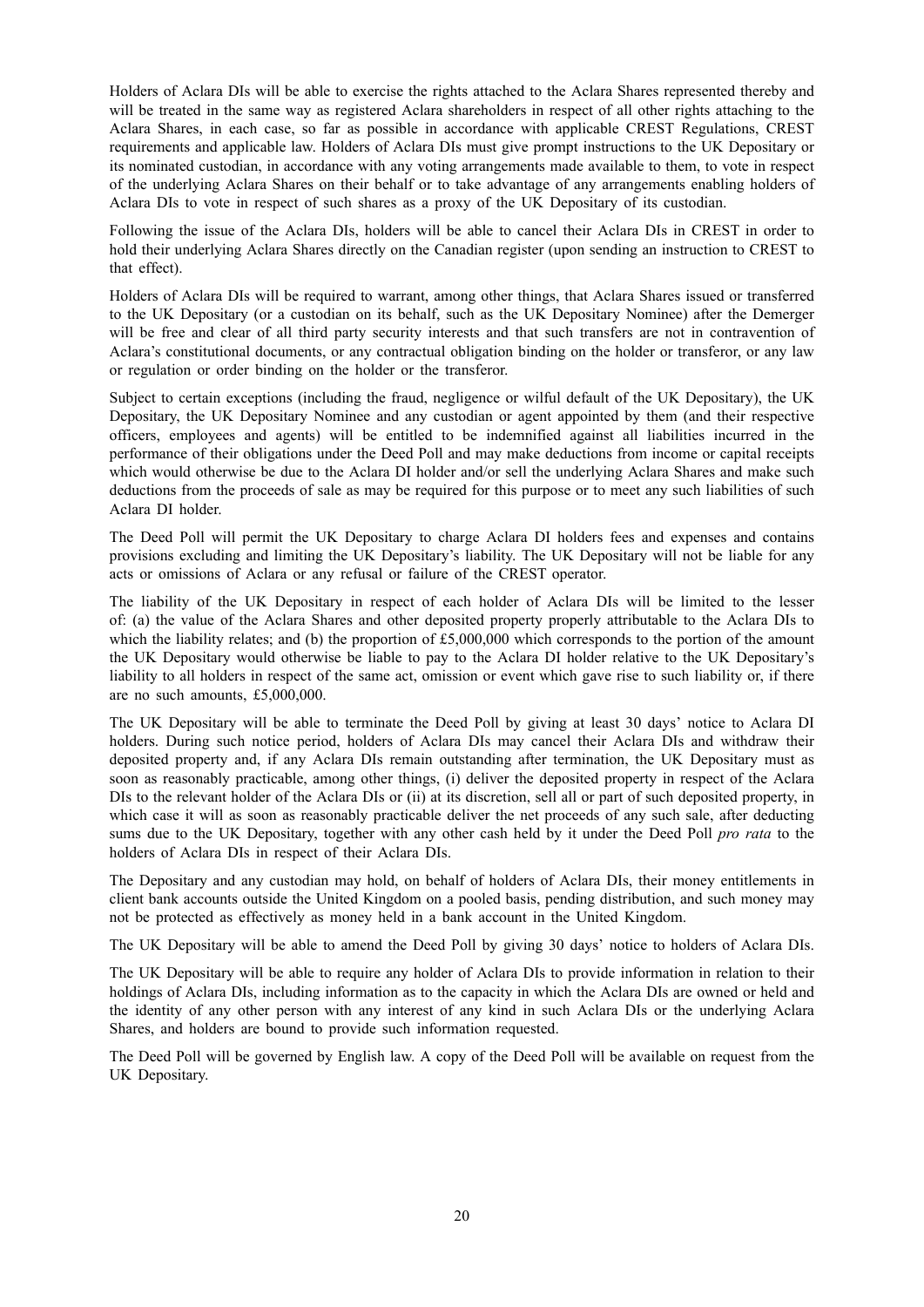## **8. Direct Registration Statements**

## 8.1 *Overview of the Direct Registration System*

The Direct Registration System allows Shareholders to hold their assets in electronic book-entry form directly with an issuer, rather than holding their securities in certificated form. Investors who are issued with direct registration advices will not receive a physical certificate. Upon any changes to their accounts (for example, in the event of a transfer), investors will receive direct registration statements from Aclara evidencing their holdings.

Investors who use the Direct Registration System still receive dividend payments, proxy materials and, should such investors opt in (using the relevant proxy form), annual reports from Aclara.

## 8.2 *Certificated UK Shareholders*

Shareholders who hold their shares in the Company in certificated form will receive, by post, direct registration advices or direct registration statements, which will reflect their ownership of Demerged Aclara Shares in book-entry form. They will not receive physical share certificates evidencing their ownership of Demerged Aclara Shares.

The use of direct registration advices and direct registration statements offers a number of advantages to issuing share certificates. For example, unlike share certificates, direct registration advices and direct registration statements cannot be lost or misplaced. Direct registration advices and direct registration statements are also not susceptible to the risks associated with processing physical securities, such as theft, forgery and the risk of certificates being lost.

## **9. Ownership of Ordinary Shares of the Company**

## 9.1 *Directors and Senior Managers*

As at 18 October 2021 (being the latest practicable date prior to the date of this document), interests of the Directors and Senior Managers (which are beneficial unless otherwise stated) in the Ordinary Shares of the Company which:

- (a) have been notified by each Director (or, in the case of Senior Managers, would have been, had they been Directors) to the Company; or
- (b) are interests of a connected person (within the meaning of section 252 of the Companies Act 2006) of a Director or Senior Manager which would, if the connected person was a Director or Senior Manager, be required to be disclosed and the existence of which is known to or could with reasonable diligence be ascertained by the Director or Senior Manager,

are as follows:

|                | Number of<br>Ordinary<br><b>Shares</b> | Percentage<br>of issued<br>Ordinary<br><b>Shares</b> |
|----------------|----------------------------------------|------------------------------------------------------|
| Director       |                                        |                                                      |
|                | 196,900,306                            | 38.32%                                               |
|                | 1,214,115                              | $0.24\%$                                             |
|                |                                        |                                                      |
|                | 33.750                                 | $0.01\%$                                             |
|                |                                        |                                                      |
|                |                                        |                                                      |
|                |                                        |                                                      |
| Sanjay Sarma   | 15,000                                 | $0.0\%$                                              |
|                |                                        |                                                      |
| Senior Manager |                                        |                                                      |
|                | 204.798                                | $0.04\%$                                             |
| Isac Burstein  | 200,829                                | $0.04\%$                                             |
|                |                                        |                                                      |
| Oscar Garcia   | 137.019                                | $0.03\%$                                             |
|                | 191,145                                | $0.04\%$                                             |
| Eduardo Villar | 159.134                                | $0.03\%$                                             |
|                | 174.680                                | $0.03\%$                                             |

Note:

(1) The shareholding of Eduardo Hochschild is held through Pelham Investment Corporation, a Cayman Islands company that is controlled by Mr. Hochschild.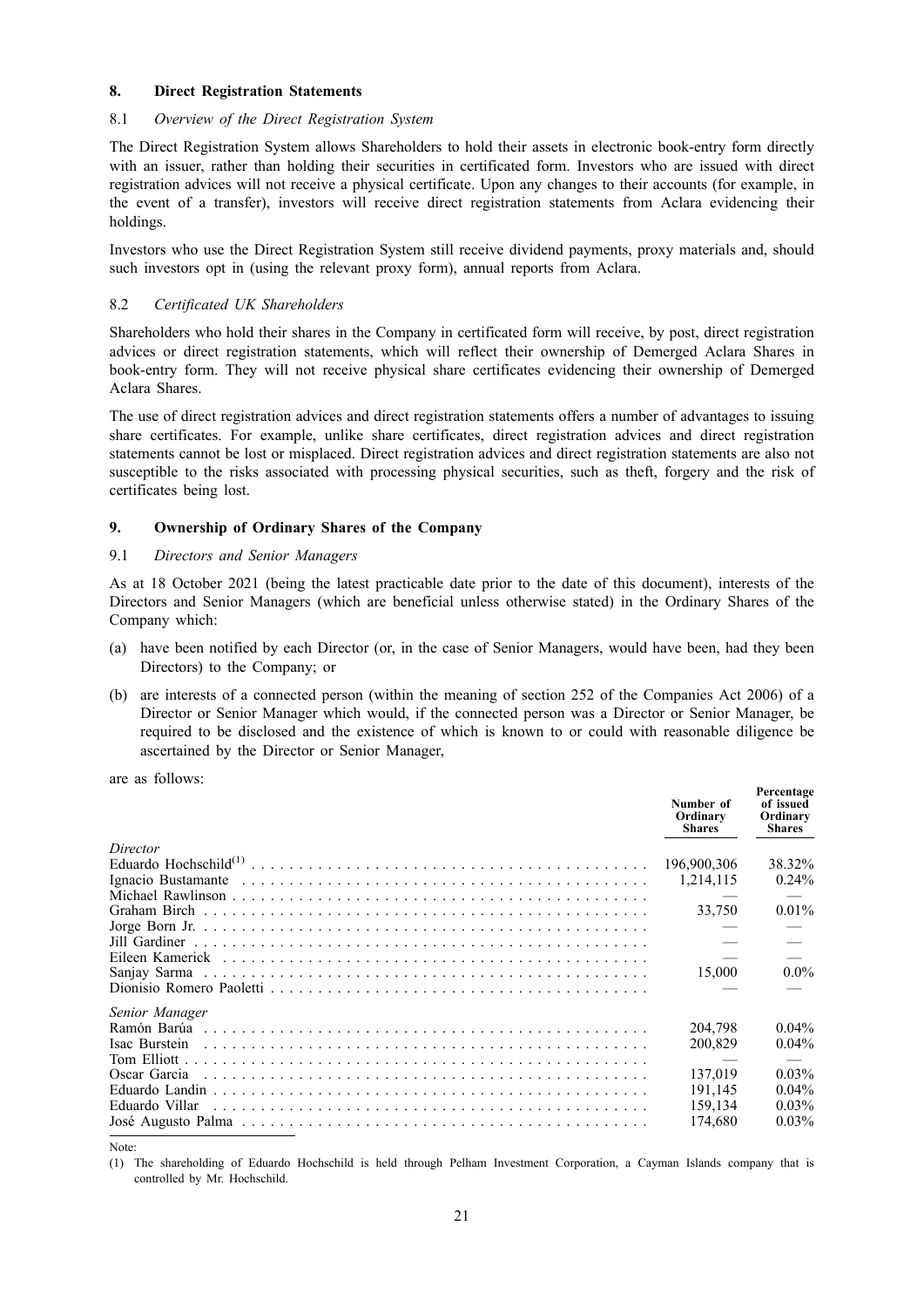## 9.2 *Major Shareholders*

As at 18 October 2021 (being the latest practicable date prior to publication of this document), the Company had been notified that no persons (other than the holders below) held directly or indirectly 3% or more of the Company's voting rights of the Company which are notifiable under the Disclosure Guidance and Transparency Rules. The Company's major Shareholders do not have any different voting rights to other Shareholders.

| Name | Number of<br>Ordinary<br><b>Shares</b> | Percentage<br>of voting<br>rights in<br>respect of<br>Ordinary<br><b>Shares</b> |
|------|----------------------------------------|---------------------------------------------------------------------------------|
|      |                                        | 38 32%                                                                          |
|      |                                        | 5.07%                                                                           |
|      | 25.695.518                             | $5.00\%$                                                                        |
|      |                                        | 4.94%                                                                           |
|      |                                        | 4 8 1 %                                                                         |

Notes:

(1) The shareholding of Eduardo Hochschild is held through Pelham Investment Corporation, a Cayman Islands company that is controlled by Mr. Hochschild.

(2) The information disclosed is taken from the latest notification received by the Company from RWC Asset Management LP in February 2021.

(3) The information disclosed is taken from the latest notification received by the Company from Majedie Asset Management Limited in October 2018.

(4) The information disclosed is taken from the latest notification received by the Company from Van Eck Corporation in June 2018.

#### **10. Extraordinary General Meeting**

Notice of an Extraordinary General Meeting of the Company, which will be held at the offices of Skadden, Arps, Slate, Meagher & Flom (UK) LLP, 21st Floor, 40 Bank Street, London E14 5DS at 10:00 a.m. on Friday 5 November 2021, is set out in Part IV of this document.

Shareholder approval is being sought in respect of the Resolution at the Extraordinary General Meeting. The Resolution is being proposed to approve the Demerger Dividend (as an *in specie* distribution requires such approval under the articles of association of the Company) and will also authorise the Directors to take all necessary actions to implement the Demerger and the Demerger Dividend.

The Resolution will be proposed as an ordinary resolution in accordance with the articles of association of the Company, and requires the approval of a majority of the Shareholders voting in order to be passed.

The Resolution will be voted on at the Extraordinary General Meeting by poll and not by show of hands. A poll reflects the number of voting rights exercisable by each member and so the Board considers it a more democratic method of voting.

A Shareholder is entitled to appoint a proxy to exercise all or any of his or its rights to attend and to speak and vote on his or its behalf at the Extraordinary General Meeting. Details of how to appoint a proxy for the Extraordinary General Meeting are set out in paragraph 8 of the letter from the Chairman of the Company set out in Part I of this document and in the Notice of Extraordinary General Meeting.

## *COVID-19*

The Company has taken a number of precautionary measures to help prevent the spread of COVID-19 at the Extraordinary General Meeting. As an alternative to attending the meeting in person, Shareholders are encouraged to complete and return a proxy to the Company's registrar in accordance with the instructions set out in paragraph 8 of Part I of this document and appoint the Chairman of the Extraordinary General Meeting as proxy.

Shareholders who wish to attend the Extraordinary General Meeting in person must register their intention to attend by contacting info@hocplc.com as soon as possible and, in any event, by no later than 10:00 a.m. on Wednesday 3 November 2021, so that appropriate arrangements may be made.

Information relating to any changes to the Extraordinary General Meeting as a result of COVID-19, including any changes made in response to government advice on travel and social distancing, will be communicated to Shareholders before the Extraordinary General Meeting through announcements via a Regulatory Information Service and the Company's website at http://www.hochschildmining.com/en/investors/shareholder\_information/ agm egm information. Further, for the safety of others, a Shareholder or proxy will only be permitted to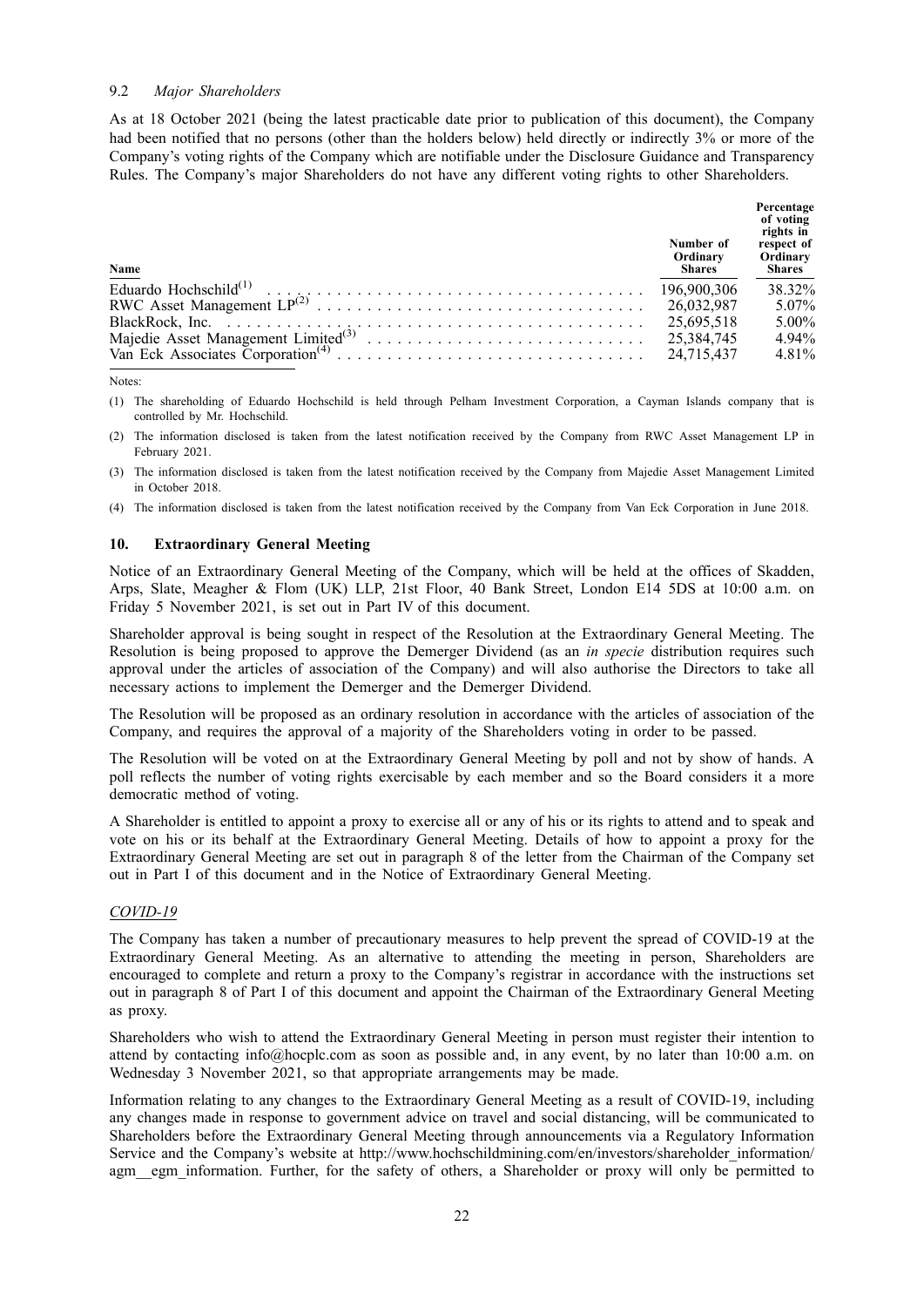attend the Extraordinary General Meeting if he or she: (i) is not experiencing any of the symptoms connected with COVID-19; (ii) has not been advised to self-quarantine in line with government guidance; and (iii) either (a) has been fully vaccinated and can submit proof of his or her vaccination status either in the form of the NHS COVID Pass or in the form of a duly completed COVID-19 vaccination card, or (b) can provide evidence of a negative result of a lateral flow test (or nucleic acid test, LAMP test or other antigen test) taken no more than 48 hours prior to the Extraordinary General Meeting (or, in the case of any adjournment of the Extraordinary General Meeting, not later than 48 hours before the time fixed for the holding of the adjourned meeting).

## **11. UK Tax Considerations**

**The following paragraphs are intended only as a general guide to current UK law and HMRC current published practice (which may or may not be binding on HMRC), in each case, as at the latest practicable date before publication of this document, and both of which are subject to change at any time, possibly with retrospective effect. Furthermore, the following paragraphs are not exhaustive and relate only to certain limited aspects of the UK tax consequences of the Demerger.**

The material set out in the paragraphs below does not constitute tax advice. Shareholders who are in any **doubt about their tax position, or who are resident or otherwise subject to taxation in a jurisdiction outside the UK, should consult their own professional advisers immediately. In particular, Shareholders should be aware that the tax legislation of any jurisdiction where a Shareholder is resident or otherwise subject to taxation (as well as the jurisdiction discussed below) may have an impact on the tax consequences of an investment in the Ordinary Shares, including in respect of any income received from the Ordinary Shares, the Demerger or the receipt of the Aclara Shares under the Demerger.**

*Except where expressed otherwise, the paragraphs below are intended to apply only to Shareholders: (i) who* are for UK tax purposes resident and, if individuals, domiciled in the UK; (ii) to whom split-year treatment does not apply; (iii) who are the absolute beneficial owners of their Ordinary Shares and any dividends paid in respect of them; and (iv) who hold their Ordinary Shares as investments (otherwise than through an individual savings account (ISA) or a pension arrangement) and not as securities to be realised in the course of a trade. The paragraphs below further assume that holders of Aclara DIs are the beneficial owners of the underlying *Aclara Shares and any distributions in respect of the underlying Aclara Shares.*

*The paragraphs below may not apply to certain Shareholders, such as dealers in securities, broker dealers, insurance companies and collective investment schemes, pension schemes, persons who are otherwise exempt* from UK taxation and persons who have (or are deemed to have) acquired their Ordinary Shares by virtue of *an office or employment or persons who are treated as holding their Ordinary Shares as carried interest, except where expressed otherwise. Such Shareholders may be subject to special rules.*

## 11.1 *Demerger*

For Shareholders who are resident in the UK for UK tax purposes (a "**UK Shareholder**"), the distribution of Demerged Aclara Shares as a part of the Demerger will be treated as a dividend. The value of the dividend will be equal to the market value on the date of the transfer of Demerged Aclara Shares to Shareholders of the Demerged Aclara Shares to which they are entitled.

## *Impact on individual Shareholders within the charge to UK income tax (an "Individual UK Shareholder")*

All dividends received by an Individual UK Shareholder will, except to the extent that they are earned through an ISA, self-invested pension plan or other regime which exempts the dividends from tax, form part of the Individual UK Shareholder's total income for income tax purposes and will represent the highest part of that income.

A nil rate of income tax will apply to the first £2,000 of taxable dividend income received by an Individual UK Shareholder in a tax year (the "**Nil Rate Amount**"), regardless of what tax rate would otherwise apply to that dividend income. Any taxable dividend income received by an Individual UK Shareholder in a tax year in excess of the Nil Rate Amount will be taxed at a special rate, as set out below.

Where an Individual UK Shareholder's taxable dividend income for a tax year exceeds the Nil Rate Amount, the excess amount (the "**Relevant Dividend Income**") will be subject to income tax:

- at the rate of 7.5%, to the extent that the Relevant Dividend Income falls below the threshold for the higher rate of income tax;
- at the rate of 32.5%, to the extent that the Relevant Dividend Income falls above the threshold for the higher rate of income tax but below the threshold for the additional rate of income tax; and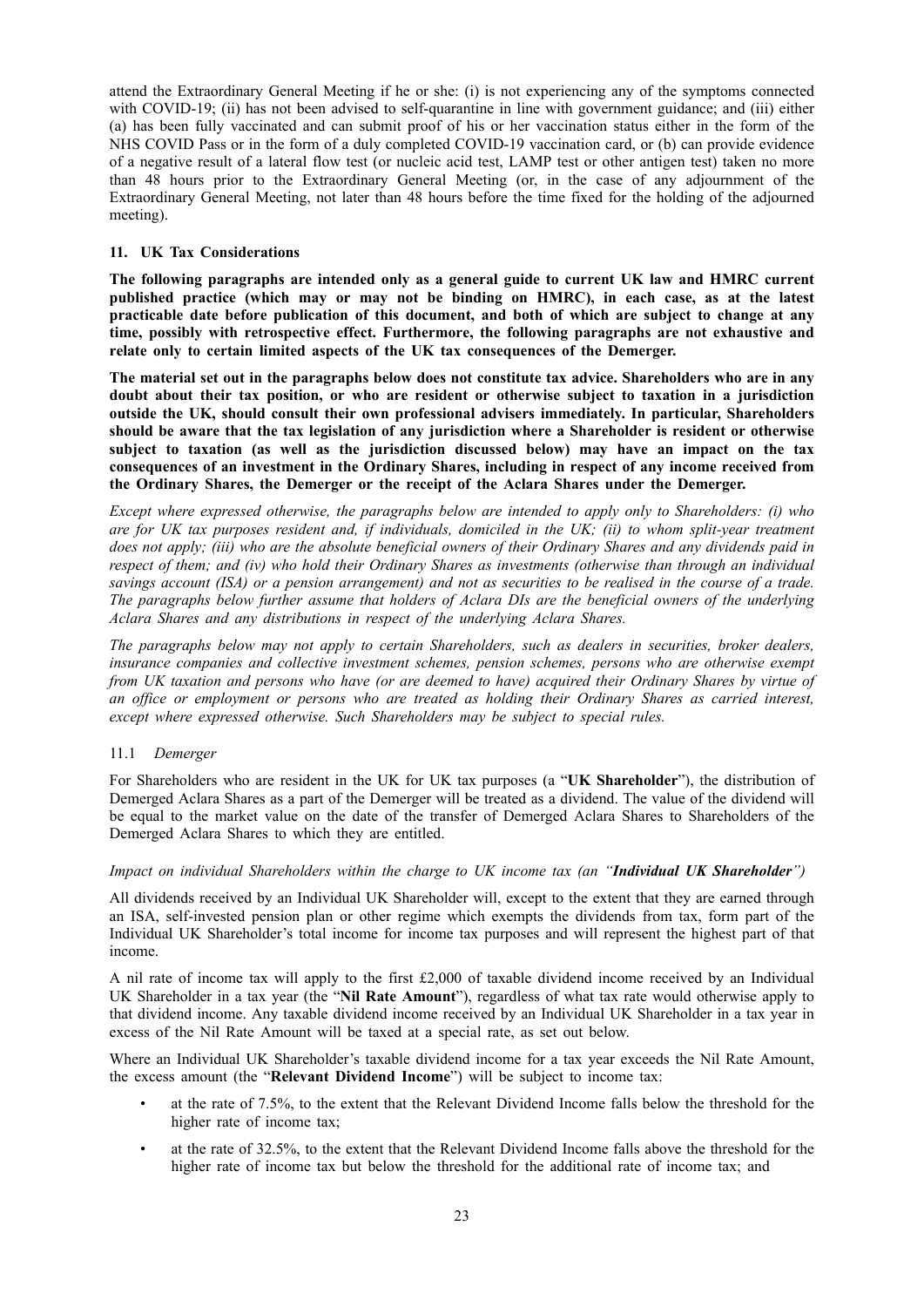• at the rate of 38.1%, to the extent that the Relevant Dividend Income falls above the threshold for the additional rate of income tax.

In determining whether and, if so, to what extent the Relevant Dividend Income falls above or below the threshold for the higher rate of income tax or, as the case may be, the additional rate of income tax, the Individual UK Shareholder's total taxable dividend income for the tax year in question (including the part within the Nil Rate Amount) will, as noted above, be treated as the highest part of the Individual UK Shareholder's total income for income tax purposes.

The UK Government recently announced that it plans to legislate in the next Finance Bill to increase the rates of dividend tax by 1.25% from April 2022. If implemented, this increase would mean Relevant Dividend Income is subject to income tax at rates of 8.75%, 33.75% or 39.35% (as applicable).

## *Impact on UK Shareholders within the charge to UK corporation tax*

UK Shareholders within the charge to UK corporation tax which are 'small companies' for the purposes of UK taxation of dividends will not generally be subject to UK tax on the Demerger Dividend.

Other UK Shareholders within the charge to UK corporation tax will not be subject to tax on the Demerger Dividend so long as the Demerger Dividend falls within an exempt class and certain conditions are met and the UK Shareholder has not elected for dividends not to be exempt. For example, dividends paid on shares that (i) do not carry any present or future preferential right to dividends or to assets on a winding-up and (ii) are not redeemable, and dividends paid to a person holding less than 10% of the issued share capital of the payer (or any class of that share capital), are generally dividends that fall within an exempt class.

## 11.2 *UK tax implications of holding Aclara Shares or Aclara DIs after the Demerger: taxation of dividends*

Dividends payable on the Aclara Shares or Aclara DIs should be subject to UK income tax or UK corporation tax on income under the rules applicable to dividends. The current UK tax treatment of dividends is as outlined in the sections of paragraph 11.1 above headed "*Impact on individual Shareholders within the charge to UK income tax (an "Individual UK Shareholder")"* and "*Impact on UK Shareholders within the charge to UK corporation tax*".

Dividends payable on the Aclara Shares or Aclara DIs to UK Shareholders will generally be subject to Canadian withholding tax under the Canadian Income Tax Act at a rate of 25%, which rate is generally reduced to 15% under the 1978 Canada-United Kingdom Double Taxation Convention (the "**Convention**"), provided the UK Shareholder is the beneficial owner of the dividend and is fully entitled to the benefits under the Convention, and is further reduced to 5% if such UK Shareholder is a company which controls, directly or indirectly, at least 10% of the voting power in Aclara.

If a UK Shareholder receives a dividend on the Aclara Shares and the dividend is paid subject to Canadian withholding tax, credit for such Canadian withholding tax may be available for set-off against a liability to UK corporation tax or UK income tax on the dividend. The amount of such credit will normally be equal to the lesser of the amount withheld and the liability to UK tax on the dividend.

In relation to a dividend received from Aclara, the amount of the dividend within the charge to UK income tax will be equal to the dividend received and the Canadian withholding tax on such dividend.

## 11.3 *UK tax implications of selling Aclara Shares or Aclara DIs after the Demerger*

All UK Shareholders who receive Aclara Shares or Aclara DIs will have a base cost in the Aclara Shares or Aclara DIs equal to the market value of the Aclara Shares or Aclara DIs at the time of the transfer of Aclara Shares or issue of Aclara DIs to Shareholders.

A disposal of Aclara Shares or Aclara DIs by a UK Shareholder may, depending on the circumstances and subject to any available exemption or relief, give rise to a chargeable gain (or allowable loss).

For Individual UK Shareholders who make a chargeable gain, capital gains tax is charged at a rate of 10% or 20% depending on the Individual UK Shareholder's total taxable gains and income in a given year. However each individual has an annual exemption  $(£12,300$  for the tax year 2021-2022) such that capital gains tax is only chargeable on gains arising from all sources during the tax year in excess of that figure.

For UK Shareholders within the charge to corporation tax who make a chargeable gain, corporation tax is charged on chargeable gains at the rate of corporation tax applicable to that UK Shareholder.

The transfer of Aclara Shares by the Company to the UK Depositary Nominee pursuant to the Aclara DI arrangements (described further in paragraph 7.1 of Part II of this document) should not be treated as a sale of the Aclara Shares by the relevant UK Shareholder provided that the UK Shareholder will remain the beneficial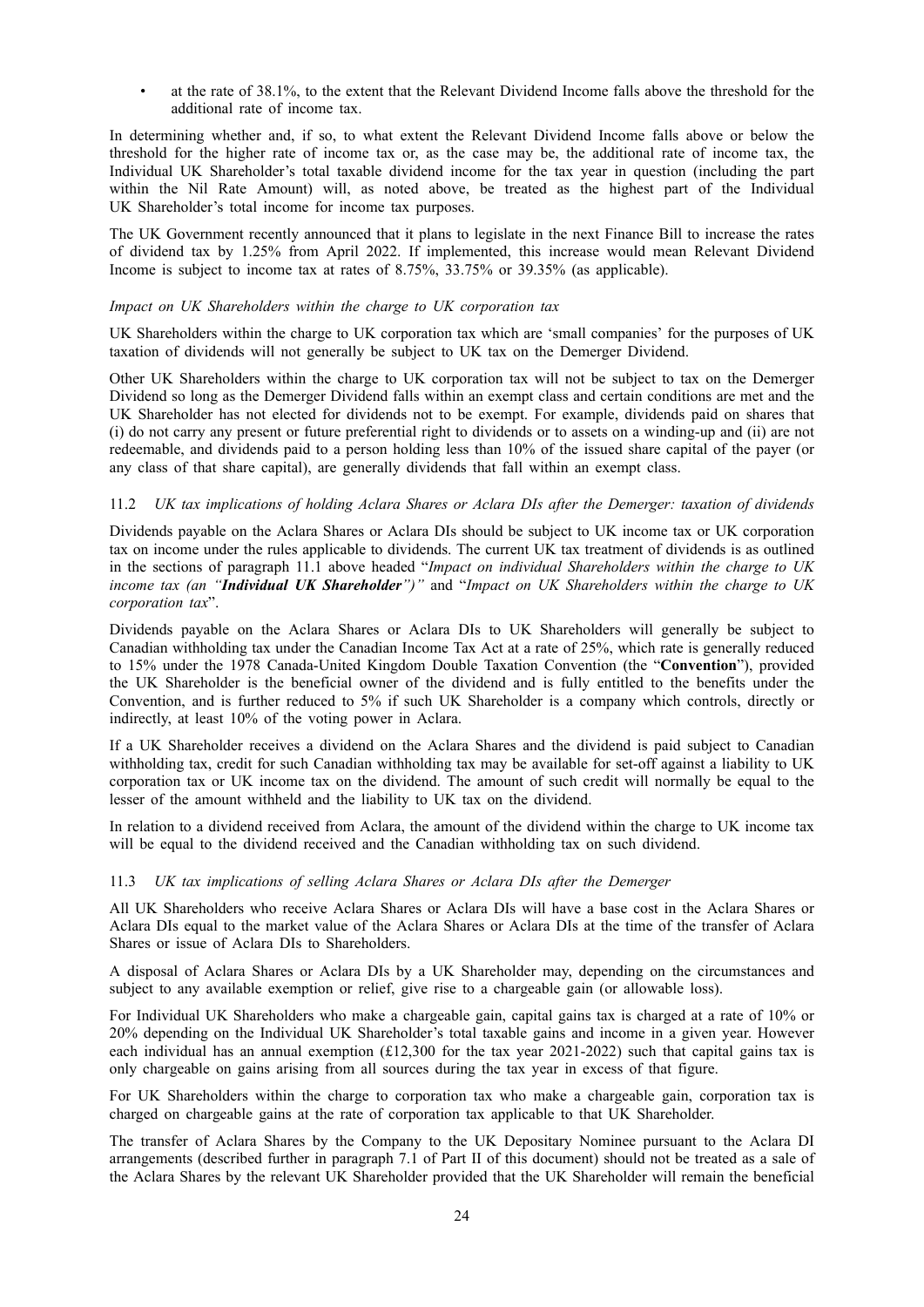owner of the Aclara Shares underlying the Aclara DIs. On that basis, there should be no UK capital gains tax or UK corporation tax payable on such transfers. Similarly, there should be no UK capital gains tax or UK corporation tax payable if a UK Shareholder decides to cancel their Aclara DIs in CREST in order to hold their underlying Aclara Shares directly on the Canadian register.

## 11.4 *UK stamp duty and stamp duty reserve tax*

No UK stamp duty should be payable in respect of the distribution of Demerged Aclara Shares to UK Shareholders as a result of the Demerger Dividend.

No UK stamp duty will be payable on a transfer of Aclara Shares held in certificated form if the instrument of transfer is executed and retained outside the UK and provided that such transfer does not relate to any property situated in the UK or to any other matter or thing done or to be done in the UK.

No UK stamp duty will be payable on a transfer of Aclara Shares by the Company to the UK Depositary Nominee pursuant to the Aclara DI arrangements (described further in paragraph 7.1 of Part II of this document) if the instrument of transfer is executed and retained outside the UK and provided that such transfer does not relate to any property situated in the UK or to any other matter or thing done or to be done in the UK.

No UK stamp duty reserve tax should be payable in respect of the distribution of the Demerged Aclara Shares, or any transfer of, or agreement to transfer, Aclara Shares provided certain conditions are met; in particular, there must be no register of Aclara Shares maintained in the UK.

No UK stamp duty reserve tax should be payable on a transfer of Aclara DIs held in CREST provided certain conditions are met; in particular, there must be no register of the Aclara Shares maintained in the UK, Aclara must not be incorporated or tax resident in the UK and the Aclara Shares must be listed on a recognised stock exchange. The Toronto Stock Exchange is currently a recognised stock exchange for these purposes.

The discussion above is a general summary. It is not tax advice intended for reliance purposes. It does **not cover all tax matters that may be of importance to a particular Shareholder. Each Shareholder is** urged to consult its own tax adviser about the tax consequences to it of the Demerger, the receipt of **Aclara Shares under the Demerger, and the ownership and disposition of the Aclara Shares in light of the Shareholder's own circumstances.**

## **12. Non-UK Shareholders**

The implications of the Demerger for Overseas Shareholders may be affected by the laws of the jurisdiction in which they are resident or otherwise located. Such Overseas Shareholders should inform themselves about and observe all applicable legal requirements.

Overseas Shareholders should consult their professional advisers to ascertain whether the Demerger or holding of the Aclara Shares following the Demerger Dividend will be subject to any restrictions or require compliance with any formalities imposed by the laws or regulations of, or any body or authority located in, the jurisdiction in which they are resident or to which they are subject. In particular, it is the responsibility of any person into whose possession this document comes to satisfy themselves as to the full observance of the laws of the relevant jurisdiction in connection with the Demerger Dividend and the Aclara Shares, including the obtaining of any governmental, exchange control or other consents which may be required and/or compliance with other necessary formalities which are required to be observed and the payment of any taxes or levies due in such jurisdiction.

The distribution of this document in certain jurisdictions may be restricted by law. Persons into whose possession this document comes should inform themselves about and observe any such restrictions. Neither this document nor any other document issued or to be issued by or on behalf of the Company in connection with the Demerger, constitutes an invitation, offer or other action on the part of the Company in any jurisdiction in which such invitation, offer or other action is unlawful.

Prior to completion of the Demerger, Aclara intends to file a long form prospectus with the securities regulatory authorities in each of the provinces and territories of Canada (excluding Quebec) in order to qualify the distribution of the Aclara Shares issuable pursuant to the Demerger such that, following completion of the Demerger, all of the Aclara Shares issuable pursuant to the Demerger shall be freely tradeable in Canada and over the facilities of the Toronto Stock Exchange under applicable Canadian securities laws.

This document is not an offer or solicitation to purchase or invest in any securities of the Company or Aclara. It is not a prospectus within the meaning of the FinSA, or within the meaning of any securities laws or regulations of Switzerland. Neither this document nor any other offering or marketing material relating to the Ordinary Shares or the Aclara Shares has been or will be filed with or approved by any Swiss regulatory authority.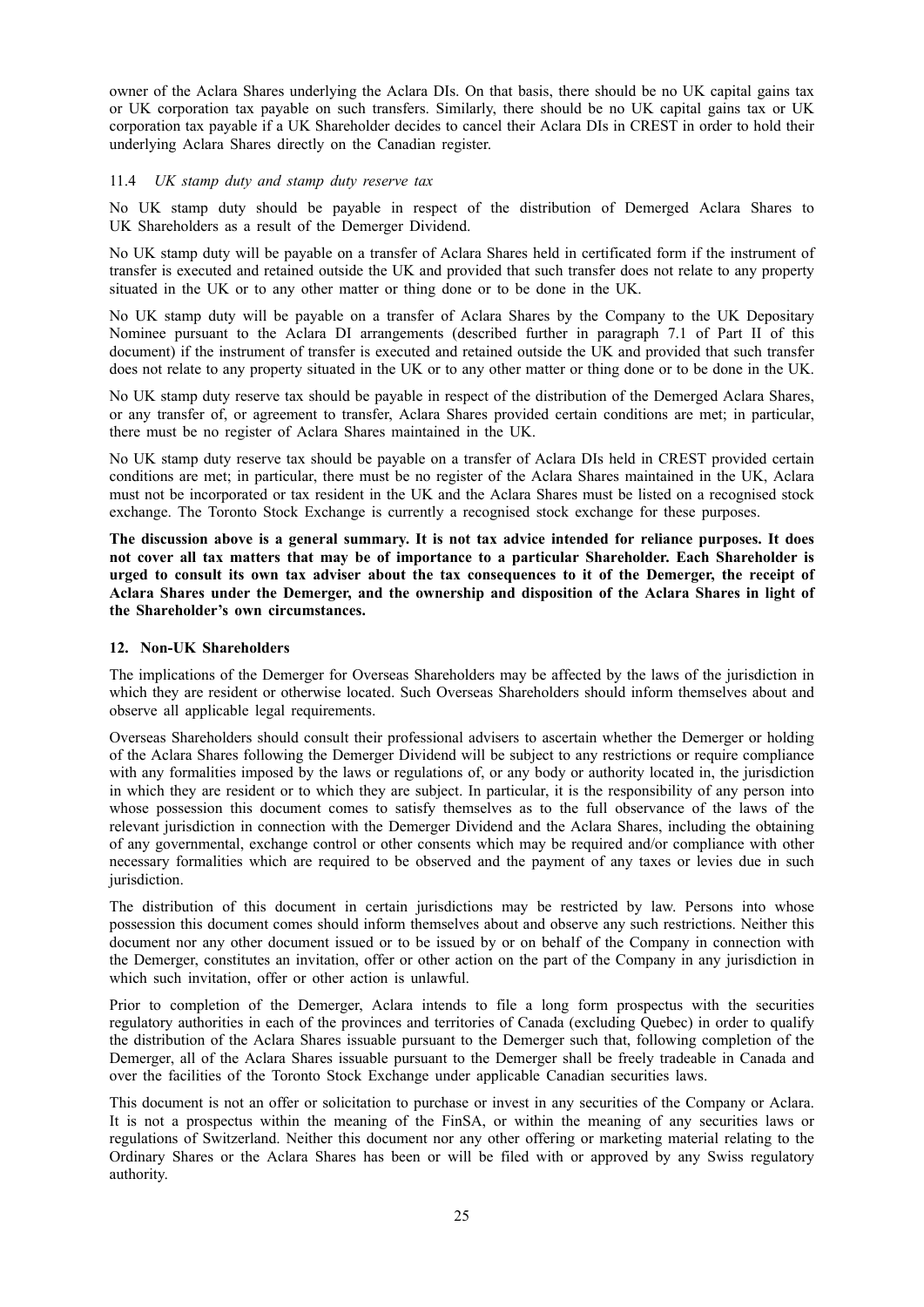## **PART III—DEFINITIONS**

The following definitions apply throughout this document unless the context otherwise requires:

"**Aclara**" means Aclara Resources Inc., a corporation incorporated under the laws of the Province of British Columbia, Canada and whose registered office is at 666 Burrard St., Suite 1700, Vancouver, British Columbia, Canada V6C 2X8;

"**Aclara Depositary Interests**" or "**Aclara DIs**" means the Aclara depositary interests constituted by the Deed Poll, each such Aclara DI representing one Aclara Share, as described in paragraph 7 of Part II of this document;

"**Aclara IPO**" means the proposed IPO of Aclara Shares which would result in the entire issued share capital of Aclara being listed on the Toronto Stock Exchange;

"**Aclara Principal Shareholders**" means the Company and Pelham, and "**Aclara Principal Shareholder**" means any one of them;

"**Aclara Project**" means the Aclara ionic clay rare earth deposit in Chile (formerly known as Biolantanidos);

"**Aclara Shares**" means common shares in the capital of Aclara;

"**Aclara Transfer Agent**" means Computershare Investor Services Inc., in its capacity as transfer agent and registrar of the Aclara Shares;

"**Board**" means the board of Directors of the Company;

"**CDS**" means CDS Clearing and Depositary Services Inc.;

"**Circular**" or "**this document**" means this Shareholder circular dated Tuesday 19 October 2021;

"**Company**" means Hochschild Mining PLC, a public limited company incorporated in England and Wales with company number 05777693 and whose registered office is at 17 Cavendish Square, London W1G 0PH, England;

"**Conditions**" means each of the conditions set out in paragraph 3.2 of Part I of this document;

"**Convention**" means the 1978 Canada-United Kingdom Double Taxation Convention;

"**COVID-19**" means the infectious disease caused by the SARS-CoV-2 virus;

"**CREST**" means the UK-based system for the paperless settlement of trades in listed securities, of which Euroclear UK & Ireland Limited is the operator;

"**CREST Proxy Instruction**" means an appropriate CREST message for the appointment of a proxy;

"**CREST Regulations**" means the Uncertificated Securities Regulations 2001 (SI 2001/3755), as amended;

"**Deed Poll**" means the Deed Poll to be executed by the UK Depositary, constituting the Aclara DIs, as described in paragraph 7 of Part II of this document, a copy of which will be available from the UK Depositary;

"**Demerger**" means the proposed demerger of shares representing 80% of the entire issued share capital of Aclara from the Group to be effected through the Demerger Dividend;

"**Demerged Aclara Shares**" means Aclara Shares representing 80% of the entire issued share capital of Aclara immediately prior to the Demerger Dividend, being the aggregate number of Aclara Shares to be distributed to Shareholders pursuant to the Demerger Dividend;

"**Demerger Dividend**" means the distribution *in specie* of the Demerged Aclara Shares by the Company to Shareholders:

"**Directors**" means the directors of the Company;

"**Direct Registration System**" means the direct registration service offered by the Aclara Transfer Agent that provides registered shareholders of an issuer with the ability to hold their shares in the issuer in book-entry form, instead of in the form of physical share certificates;

"**Extraordinary General Meeting**" means the general meeting of the Company to be held at the offices of Skadden, Arps, Slate, Meagher & Flom (UK) LLP, 21st Floor, 40 Bank Street, London E14 5DS at 10:00 a.m. on Friday 5 November 2021 (or any adjournment thereof), notice of which is set out in Part IV of this document;

"**FCA**" means the Financial Conduct Authority of the United Kingdom;

"**FinSA**" means the Swiss Financial Services Act;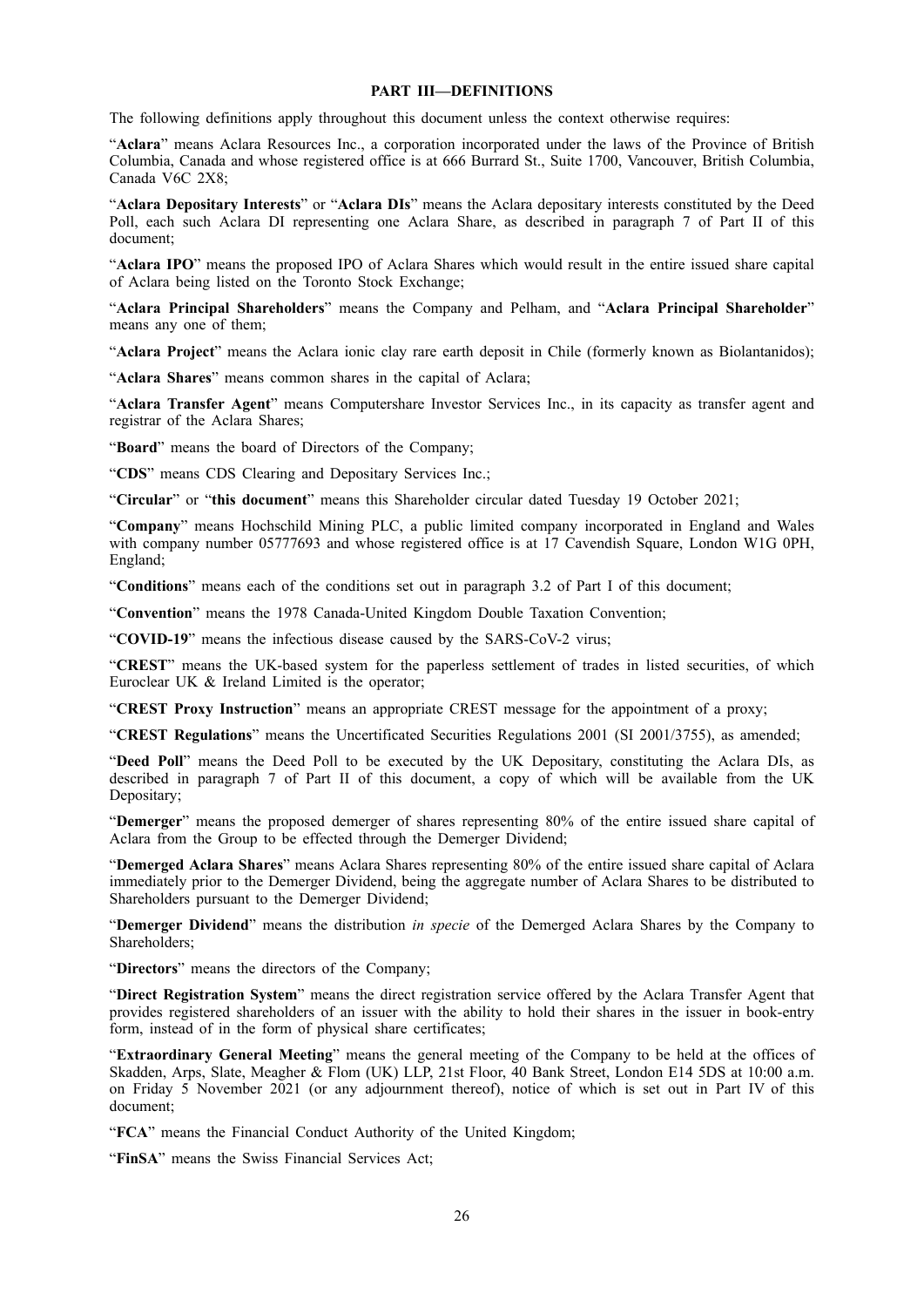"**FSMA**" means the Financial Services and Markets Act 2000, as amended;

"**Group**" means the Company and each of its subsidiaries and subsidiary undertakings from time to time;

"**HM Holdings**" means Hochschild Mining Holdings Limited, a private limited company incorporated in England and Wales with company number 05777700 and whose registered office is at 17 Cavendish Square, London W1G 0PH, England;

"**HMRC**" means Her Majesty's Revenue & Customs;

"**HREEs**" means heavy rare earth elements;

"**IPO**" means an initial public offering;

"**Listing**" means the listing of the Aclara Shares on the Toronto Stock Exchange in accordance with original listing requirements of the Toronto Stock Exchange and the commencement of trading in the Aclara Shares thereon;

"**London Stock Exchange**" means London Stock Exchange plc;

"**NHS COVID Pass**" means the pass developed by the National Health Service to share an individual's vaccination records or test COVID-19 status, details of which are set out at https://www.gov.uk/guidance/nhs-covid-pass;

"**Notice of Extraordinary General Meeting**" means the Notice of Extraordinary General Meeting, details of which are set out in Part IV of this document;

"**Official List**" means the official list of the FCA;

"**Ordinary Shares**" means the ordinary shares of 25 pence each in the capital of the Company;

"**Overseas Shareholder**" means a Shareholder with a registered address outside the UK or who is a citizen or resident of a country that is not the UK;

"**Pelham**" means Pelham Investment Corporation, a Cayman Islands company that is wholly owned by Mr. Eduardo Hochschild and through which he holds his interest in the Company and will hold his interest in Aclara Shares;

"**PRA**" means the Prudential Regulation Authority of the United Kingdom;

"**Private Placement**" means the purchase by each of the Aclara Principal Shareholders of Aclara Shares from Aclara pursuant to subscription agreements expected to be entered into with Aclara;

"**Ratio**" means the ratio of Demerged Aclara Shares to the number of shares in the Company, according to which each Shareholder's entitlement to the Demerged Dividend will be calculated;

"**Record Time**" means the time at which Shareholders are required to be on the register of members of the Company in order to be entitled to the Demerger Dividend and by reference to which the Demerger Dividend is to be effected, being such time as the Company may determine and which time will be announced to Shareholders through a Regulatory Information Service;

"**REEs**" means rare earth elements;

"**Regulatory Information Service**" means any of the services authorised by the FCA from time to time for the purpose of disseminating regulatory announcements;

"**Resolution**" means the ordinary resolution as set out in the Notice of Extraordinary General Meeting;

"**Shareholder**" means a holder of Ordinary Shares;

"**Transitional Services Agreement**" means the transitional services agreement to be entered into by the Company and Aclara prior to the Demerger under which the Company will agree to provide (or procure that relevant members of the Group provide) certain transitional services to Aclara for 12 months following the implementation of the Demerger;

"**UK Depositary**" means Computershare Investor Services PLC, in its capacity as depositary for holders of Aclara DIs;

"**UK Depositary Nominee**" means Computershare Company Nominees Limited, in its capacity as custodian for the UK Depositary;

"**United Kingdom**" or "**UK**" means the United Kingdom of Great Britain and Northern Ireland;

"**United States**" or "**US**" means the United States of America, its territories and possession, any state of the United States of America and the District of Columbia; and

"**Value**" means the value of the Demerger Dividend.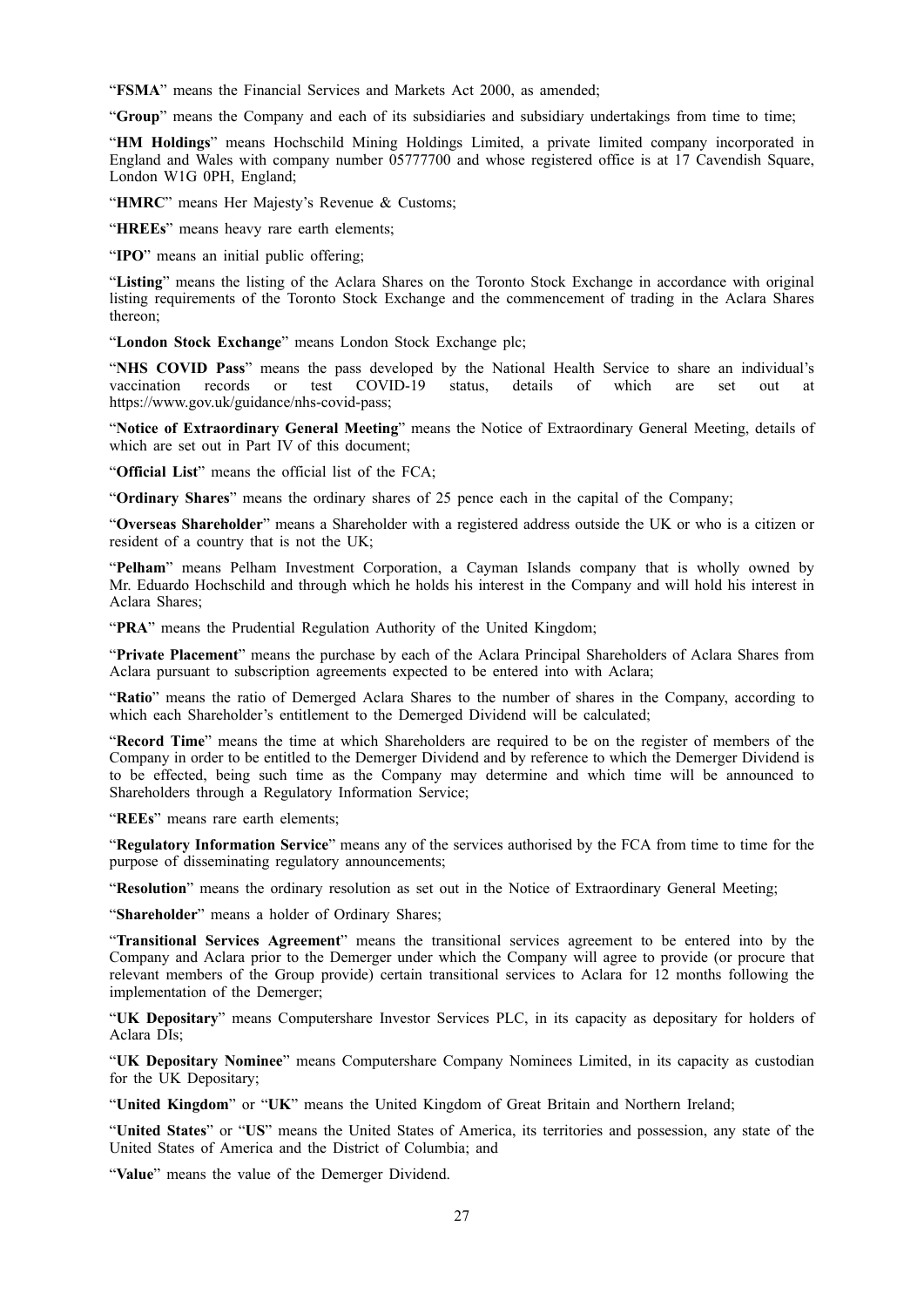## **PART IV—NOTICE OF EXTRAORDINARY GENERAL MEETING**

# **Hochschild Mining PLC**

Notice is hereby given that an extraordinary general meeting of Hochschild Mining PLC will be held at the offices of Skadden, Arps, Slate, Meagher & Flom (UK) LLP, 21st Floor, 40 Bank Street, London E14 5DS at 10:00 a.m. on Friday 5 November 2021 to consider and, if thought fit, pass the following resolution (the "**Resolution**") as an Ordinary Resolution of the Company (requiring a simple majority). Voting on the Resolution will be by way of poll.

## **ORDINARY RESOLUTION**

*Resolution—Demerger by way of dividend in specie*

## **THAT:**

- 1. upon the recommendation, and conditional upon the approval, of the directors of the Company, and subject to such further conditions as the Company may in its absolute discretion determine, and shortly prior to the common shares of Aclara Resources Inc. ("**Aclara**") (an indirect wholly owned subsidiary of the Company) (each an "**Aclara Share**" and together the "**Aclara Shares**") being listed on the Toronto Stock Exchange ("**Listing**"), in connection with the proposed demerger of Aclara and its business from the Company (the "**Demerger**"), a distribution *in specie* of shares representing (prior to such distribution) 80% of the entire issued share capital of Aclara be and is hereby declared payable to holders ("**Shareholders**") of ordinary shares of the Company (the "**Ordinary Shares**" and each an "**Ordinary Share**") who are registered as such on the Company's register of members at a time and date to be determined by the Company and notified to Shareholders in due course, effective shortly prior to Listing and credited as fully paid, in such proportion as is determined by the directors of the Company and subsequently notified to Shareholders (the "**Demerger Dividend**") (on condition that fractions of an Aclara Share will not be distributed and all fractional entitlements will be rounded down to the nearest whole number, and any Shareholder who shall be entitled to one or more Aclara Shares and who would otherwise also be entitled to fractional entitlements will not be entitled to any payment or other compensation (whether cash or otherwise) in relation to their fractional entitlements); and
- 2. each and any of the directors of the Company be and is hereby authorised to conclude and implement the Demerger Dividend or the Demerger and to do or procure to be done all such acts and things on behalf of the Company and any of its subsidiaries as he or she considers necessary or expedient for the purpose of giving effect to the Demerger Dividend or Demerger, with such amendments, modifications, variations or revisions as are not of a material nature.

## **BY ORDER OF THE BOARD Registered Office:**

**Raj Bhasin COMPANY SECRETARY**

19 October 2021

17 Cavendish Square London W1G 0PH England

Registered in England and Wales with company number 05777693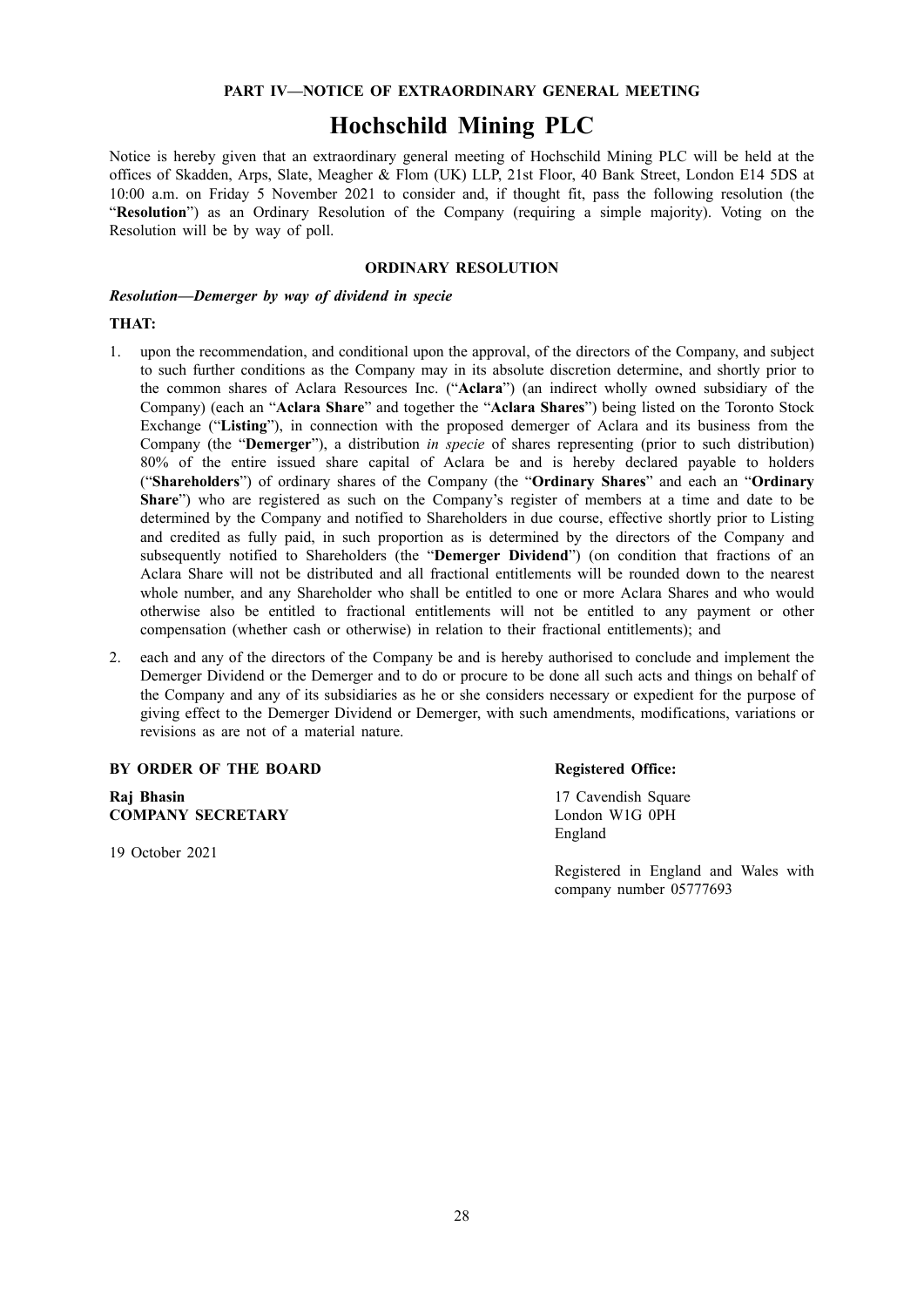## **NOTES:**

- 1 A member is entitled to appoint another person as his or her proxy to exercise all or any of his rights to attend and to speak and vote on his or her behalf at the Extraordinary General Meeting. A proxy need not be a member of the Company. A member may appoint more than one proxy in relation to the Extraordinary General Meeting provided that each proxy is appointed to exercise the rights attached to a different share or shares held by that member.
- 2 The right to appoint a proxy does not apply to persons whose shares are held on their behalf by another person and who have been nominated to receive communications from the Company in accordance with section 146 of the Companies Act 2006 ("**Nominated Persons**"). Nominated Persons may have a right under an agreement with the member who holds the shares on their behalf to be appointed (or to have someone else appointed) as a proxy. Alternatively, if Nominated Persons do not have such a right, or do not wish to exercise it, they may have a right under such an agreement to give instructions to the person holding the shares as to the exercise of voting rights. Nominated Persons should contact the registered member by whom they were nominated in respect of such arrangements.
- 3 A member can appoint a proxy (a "**Proxy Vote**"):
	- by logging on to www.signalshares.com and following the instructions;
	- requesting a hardcopy form of proxy from the Company's registrar, Link Group, by:
	- (i) sending a letter addressed to Link Group at 10th Floor, Central Square, 29 Wellington Street, Leeds LS1 4DL; or
	- (ii) contacting Link Group on (+44 (0)) 371 664 0300 (calls are charged at the standard geographic rate and will vary by provider. Calls outside the United Kingdom will be charged at the applicable international rate. Lines are open between 9:00 a.m. and 5:30 p.m., Monday to Friday excluding public holidays in England and Wales. Please note that the helpline operators cannot provide advice on the merits of the Demerger or give any financial, legal or tax advice),

and completing, signing and returning such hardcopy form of proxy in accordance with the instructions set out thereon; or

in the case of CREST members, by utilising the CREST electronic proxy appointment service in accordance with the procedures set out in note 6 below.

In order for a proxy appointment to be valid, a form of proxy must be completed in accordance with one of the above methods. In each case, the form of proxy and any power of attorney or other authority under which it is signed (or a duly certified copy of any such authority) must be received by Link Group at 10th Floor, Central Square, 29 Wellington Street, Leeds LS1 4DL by 10:00 a.m. on Wednesday 3 November 2021, or if the Extraordinary General Meeting is adjourned, not less than 48 hours before the time of the holding of such adjourned Extraordinary General Meeting.

If you are an institutional investor you may be able to appoint a proxy electronically via the Proxymity platform. For further information regarding Proxymity, please go to www.proxymity.io. Your proxy must be lodged by 10:00 a.m. on Wednesday 3 November 2021 in order to be considered valid. Before you can appoint a proxy via this process you will need to have agreed to Proxymity's associated terms and conditions. It is important that you read these carefully as you will be bound by them and they will govern the electronic appointment of your proxy.

## **4 Completion and return of a Proxy Vote does not prevent a member from subsequently attending the Extraordinary General Meeting and voting in person.**

- 5 Pursuant to regulation 41(1) of the Uncertificated Securities Regulations 2001 (2001 No. 2755), the Company specifies that only those shareholders registered on the register of members of the Company at 6:30 p.m. on Wednesday 3 November 2021 or, in the event of an adjournment, at 6:30 p.m. on the date which is 48 hours before the day of the adjourned meeting, shall be entitled to attend and vote at the Extraordinary General Meeting in respect of the number of Ordinary Shares registered in their name at that time. Changes to the register of members after close of business on Wednesday 3 November 2021 shall be disregarded in determining the rights of any person to attend or vote at the Extraordinary General Meeting.
- 6 CREST members who wish to appoint a proxy or proxies by utilising the CREST electronic proxy appointment service may do so for the Extraordinary General Meeting and any adjournment(s) thereof by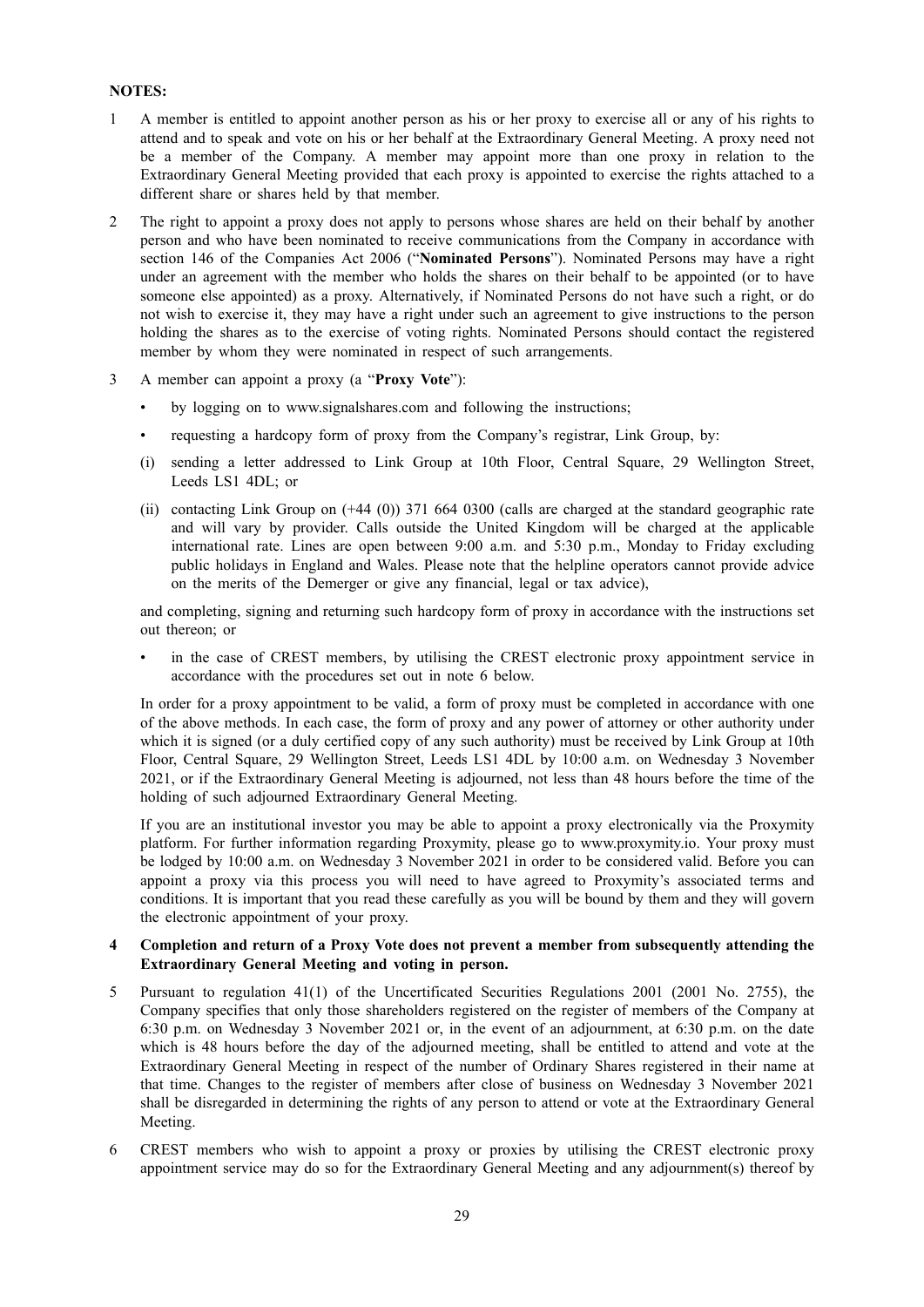utilising the procedures described in the CREST Manual. CREST personal members or other CREST sponsored members, and those CREST members who have appointed a voting service provider(s), should refer to their CREST sponsor or voting service provider(s), who will be able to take the appropriate action on their behalf. In order for a proxy appointment made by means of CREST to be valid, the appropriate CREST message (a "**CREST Proxy Instruction**") must be properly authenticated in accordance with Euroclear UK & Ireland Limited's specifications and must contain the information required for those instructions, as described in the CREST Manual (available via www.euroclear.com/CREST). The message must, in order to be valid (regardless of whether it constitutes the appointment of a proxy or an amendment to the instruction given to a previously appointed proxy) be transmitted so as to be received by the issuer's agent (ID RA10) by the latest time for receipt of proxy. For this purpose, the time of receipt will be taken to be the time (as determined by the timestamp applied to the message by the CREST Applications Host) from which the issuer's agent is able to retrieve the message by enquiry to CREST in the manner prescribed by CREST. After this time any change of instructions to a proxy appointed through CREST should be communicated to him or her by other means. CREST members and, where applicable, their CREST sponsors or voting service providers should note that Euroclear does not make available special procedures in CREST for any particular messages. Normal system timings and limitations will therefore apply in relation to the input of CREST Proxy Instructions. It is the responsibility of the CREST member concerned to take (or, if the CREST member is a CREST personal member or sponsored member or has appointed a voting service provider(s), to procure that his or her CREST sponsor or voting service provider(s) take) such action as shall be necessary to ensure that a message is transmitted by means of the CREST system by any particular time. In this connection, CREST members and, where applicable, their CREST sponsors or voting service providers are referred, in particular, to those sections of the CREST Manual concerning practical limitations of the CREST system and timings. The Company may treat as invalid a CREST Proxy Instruction in the circumstances set out in Regulation  $35(5)(a)$  of the Uncertificated Securities Regulations 2001.

- 7 Any corporation which is a member can appoint one or more corporate representatives who may exercise on its behalf all of its powers as a member provided that they do not do so in relation to the same shares.
- 8 Members wishing to appoint more than one proxy can request additional forms of proxy by contacting Link Group on (+44 (0)) 371 664 0300 (calls are charged at the standard geographic rate and will vary by provider. Calls outside the United Kingdom will be charged at the applicable international rate. Lines are open between 9:00 a.m. and 5:30 p.m., Monday to Friday excluding public holidays in England and Wales). The helpline operators cannot provide advice on the merits of the Demerger or give any financial, legal or tax advice.
- 9 To change a proxy instruction, a member needs to submit a new Proxy Vote using the methods set out in the above Notes. Note that the deadline for receipt of Proxy Votes (10:00 a.m. on Wednesday 3 November 2021) also applies in relation to amended instructions and any amended proxy appointment received after the relevant deadline will be disregarded. Where a member has appointed a proxy using a hardcopy form of proxy and would like to change the instructions using another such form, that member should contact the Company's registrars, Link Group, on (+44 (0)) 371 664 0300 (calls are charged at the standard geographic rate and will vary by provider. Calls outside the United Kingdom will be charged at the applicable international rate. Lines are open between 9:00 a.m. and 5:30 p.m., Monday to Friday excluding public holidays in England and Wales). If more than one valid proxy appointment is submitted, the appointment received last before the deadline for the receipt of proxies will take precedence.
- 10 In the event that a member is a joint holder and the joint holder purports to appoint a proxy, only the appointment submitted by the member whose name appears first on the register of members will be accepted.
- 11 The total number of Ordinary Shares in issue as at 18 October 2021 (being the latest practicable date prior to the publication of this document), was 513,875,563 Ordinary Shares carrying one vote each. There were no shares held in treasury. The total number of voting rights in the Company as at this date was, therefore, 513,875,563.
- 12 Any member attending the Extraordinary General Meeting has the right to ask questions. It would be helpful if members could state their name before asking a question. The Company must cause to be answered any question relating to the business to be dealt with at the Extraordinary General Meeting put by a member attending the Extraordinary General Meeting. However, members should note that no answer need be given in the following circumstances: (i) if to do so would interfere unduly with the preparation of the Extraordinary General Meeting or would involve a disclosure of confidential information; (ii) if the